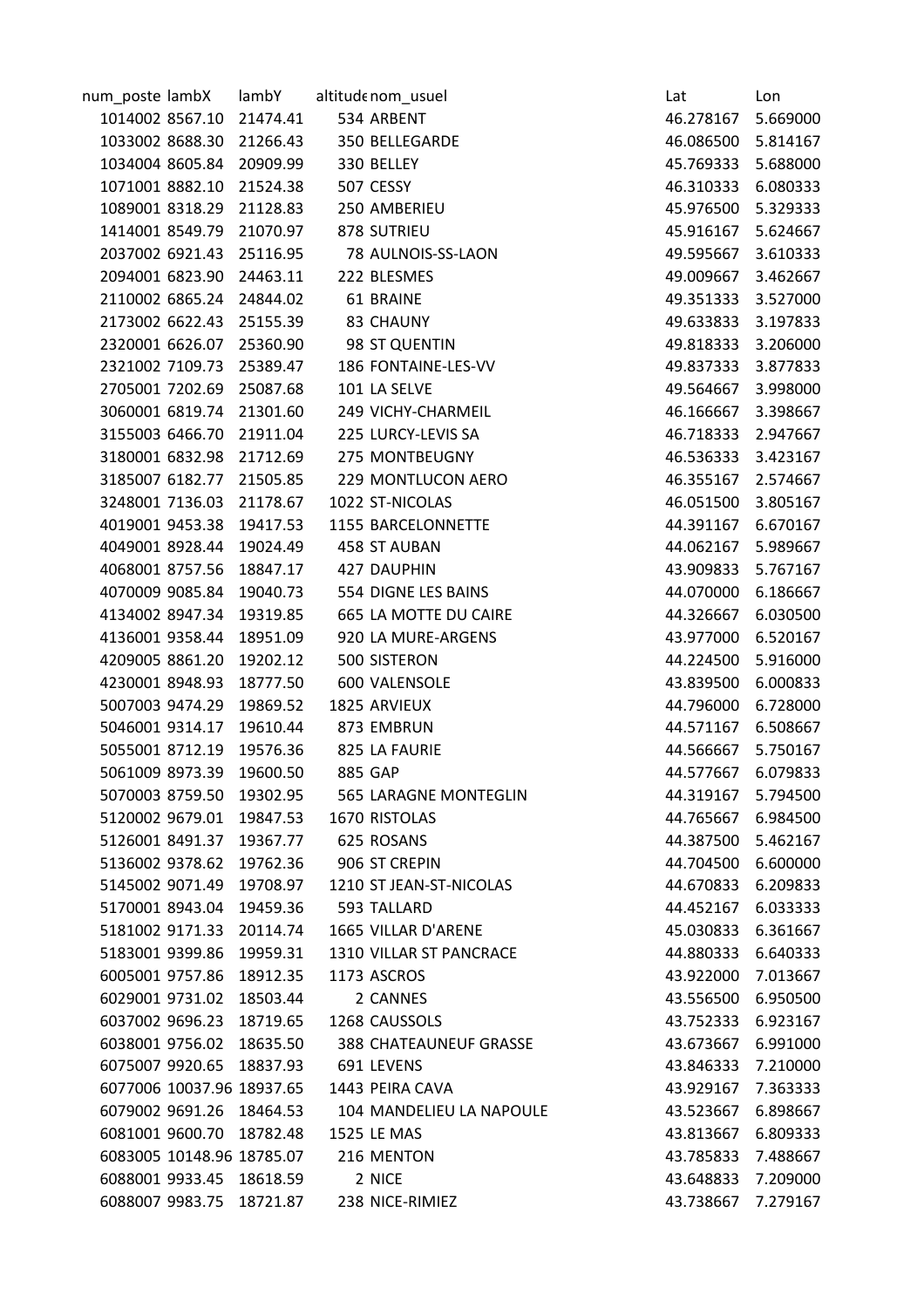| 6091003 10101.20 18770.06<br>1106 PEILLE<br>43.775167<br>6094002 9679.83 19105.70<br><b>1784 PEONE</b><br>44.099667<br>6118002 9608.97 18632.53<br>694 ST CEZAIRE SUR SIAGNE<br>43.678667<br>6136005 10099.17 18867.66<br>843 SOSPEL<br>43.862833<br>6152002 9789.60<br>238 VALBONNE-SOPHIA<br>18581.22<br>43.623167<br>7025001 7446.16<br>480 BARNAS RAD<br>19644.68<br>44.666000<br>7032002 7769.81<br>19611.13<br>650 BERZEME RAD<br>44.628333<br>7068001 7840.23<br>566 COLOMBIER JEUNE RAD<br>20043.81<br>45.015500<br>7096001 7729.68<br>760 GLUIRAS RAD<br>19844.69<br>44.839333<br>7131001 7615.13<br>265 LANAS SYN<br>19505.53<br>7154005 7384.20<br>19718.72<br>1240 MAZAN ABBAYE RAD<br>44.733833<br>7172002 7858.49<br><b>480 PEAUGRES RAD</b><br>20345.38<br>45.286167<br>7187001 7512.42<br>19579.89<br>779 CROIX MILLET<br>44.606333<br>7202002 7380.14<br>19495.27<br>540 SABLIERES OARA<br>44.533000<br>7204008 7601.77<br>20017.54<br>1014 ST-AGREVE RAD<br>44.997833<br>8105005 7662.65<br>145 CHARLEVILLE-MEZ<br>25342.29<br>49.782833<br>8145001 7953.33 25212.48<br>153 DOUZY<br>49.658000<br>8353001 7773.40<br>25720.10<br><b>162 RANCENNES</b><br>50.118833<br>8367002 7576.86<br>25491.18<br>382 ROCROI<br>49.918667<br>8401001 7565.00<br>24939.64<br>147 SAULCES-CHAMPENOISES<br>49.423833<br>9024004 5469.48<br>17469.69<br>1781 ASTON<br>42.724167<br>9099001 5368.32<br>519 COS<br>17744.49<br>42.970167<br>9161003 5658.38<br>391 LERAN<br>17764.75<br>42.990333<br>9199002 5435.08<br>17990.98<br>295 MONTAUT<br>43.192167<br>9289001 4994.81<br>17788.40<br>414 ST GIRONS<br>43.005333<br>10030001 7248.16<br>23708.51<br>112 TROYES-BARBEREY<br>48.324667<br>10057001 6864.18<br>23829.66<br>102 BOUY-SUR-ORVIN<br>48.439833<br>10070001 7545.90<br>275 CELLES-SUR-OURCE<br>23429.54<br>48.067500<br>10228002 7582.72 23748.34<br><b>145 MATHAUX-ETAPE</b><br>10350001 7080.02<br>23532.92<br>227 ST-MARDS<br>48.169833<br>11004001 5805.21<br>293 ALAIGNE<br>43.112500<br>17900.12<br>11016003 6135.51<br>17886.98<br>240 ARQUETTES-EN-VAL<br>43.100833<br>11028001 5697.53<br>17574.37<br>980 BELCAIRE<br>42.819500<br>11069001 5966.06<br>128 CARCASSONNE<br>18014.28<br>43.215333<br>11076001 5684.62<br><b>160 CASTELNAUDARY</b><br>18115.21<br>43.305333<br>11081003 6116.82<br>18146.81<br>371 CAUNES-MINERVOIS<br>43.334333<br>11124003 6393.86<br>17768.20<br><b>120 DURBAN-CORBIERES</b><br>42.993167<br>11168001 5929.05<br>420 GRANES<br>17673.52<br>42.909167<br>11202001 6591.17<br>17685.29<br>42.917333<br>42 LEUCATE<br>11203004 6319.05<br>17967.95<br>60 LEZIGNAN-CORBIERES<br>43.173000 | 7.428333<br>6.930833<br>6.809000<br>7.433667<br>7.028500<br>4.159833<br>4.566333<br>4.671167<br>4.524000<br>44.537167 4.368167<br>4.083833 |
|------------------------------------------------------------------------------------------------------------------------------------------------------------------------------------------------------------------------------------------------------------------------------------------------------------------------------------------------------------------------------------------------------------------------------------------------------------------------------------------------------------------------------------------------------------------------------------------------------------------------------------------------------------------------------------------------------------------------------------------------------------------------------------------------------------------------------------------------------------------------------------------------------------------------------------------------------------------------------------------------------------------------------------------------------------------------------------------------------------------------------------------------------------------------------------------------------------------------------------------------------------------------------------------------------------------------------------------------------------------------------------------------------------------------------------------------------------------------------------------------------------------------------------------------------------------------------------------------------------------------------------------------------------------------------------------------------------------------------------------------------------------------------------------------------------------------------------------------------------------------------------------------------------------------------------------------------------------------------------------------------------------------------------------------------------------------------------------------------------------------------------------------------------------------------------------------------------------------------------------------------------------------------------------------------------------------------------------------------------------------------------------------------------------------------------------------------------------------------------------------------------------------------------------------------------------------------------------------------------------------------------------------|--------------------------------------------------------------------------------------------------------------------------------------------|
|                                                                                                                                                                                                                                                                                                                                                                                                                                                                                                                                                                                                                                                                                                                                                                                                                                                                                                                                                                                                                                                                                                                                                                                                                                                                                                                                                                                                                                                                                                                                                                                                                                                                                                                                                                                                                                                                                                                                                                                                                                                                                                                                                                                                                                                                                                                                                                                                                                                                                                                                                                                                                                                |                                                                                                                                            |
|                                                                                                                                                                                                                                                                                                                                                                                                                                                                                                                                                                                                                                                                                                                                                                                                                                                                                                                                                                                                                                                                                                                                                                                                                                                                                                                                                                                                                                                                                                                                                                                                                                                                                                                                                                                                                                                                                                                                                                                                                                                                                                                                                                                                                                                                                                                                                                                                                                                                                                                                                                                                                                                |                                                                                                                                            |
|                                                                                                                                                                                                                                                                                                                                                                                                                                                                                                                                                                                                                                                                                                                                                                                                                                                                                                                                                                                                                                                                                                                                                                                                                                                                                                                                                                                                                                                                                                                                                                                                                                                                                                                                                                                                                                                                                                                                                                                                                                                                                                                                                                                                                                                                                                                                                                                                                                                                                                                                                                                                                                                |                                                                                                                                            |
|                                                                                                                                                                                                                                                                                                                                                                                                                                                                                                                                                                                                                                                                                                                                                                                                                                                                                                                                                                                                                                                                                                                                                                                                                                                                                                                                                                                                                                                                                                                                                                                                                                                                                                                                                                                                                                                                                                                                                                                                                                                                                                                                                                                                                                                                                                                                                                                                                                                                                                                                                                                                                                                |                                                                                                                                            |
|                                                                                                                                                                                                                                                                                                                                                                                                                                                                                                                                                                                                                                                                                                                                                                                                                                                                                                                                                                                                                                                                                                                                                                                                                                                                                                                                                                                                                                                                                                                                                                                                                                                                                                                                                                                                                                                                                                                                                                                                                                                                                                                                                                                                                                                                                                                                                                                                                                                                                                                                                                                                                                                |                                                                                                                                            |
|                                                                                                                                                                                                                                                                                                                                                                                                                                                                                                                                                                                                                                                                                                                                                                                                                                                                                                                                                                                                                                                                                                                                                                                                                                                                                                                                                                                                                                                                                                                                                                                                                                                                                                                                                                                                                                                                                                                                                                                                                                                                                                                                                                                                                                                                                                                                                                                                                                                                                                                                                                                                                                                |                                                                                                                                            |
|                                                                                                                                                                                                                                                                                                                                                                                                                                                                                                                                                                                                                                                                                                                                                                                                                                                                                                                                                                                                                                                                                                                                                                                                                                                                                                                                                                                                                                                                                                                                                                                                                                                                                                                                                                                                                                                                                                                                                                                                                                                                                                                                                                                                                                                                                                                                                                                                                                                                                                                                                                                                                                                |                                                                                                                                            |
|                                                                                                                                                                                                                                                                                                                                                                                                                                                                                                                                                                                                                                                                                                                                                                                                                                                                                                                                                                                                                                                                                                                                                                                                                                                                                                                                                                                                                                                                                                                                                                                                                                                                                                                                                                                                                                                                                                                                                                                                                                                                                                                                                                                                                                                                                                                                                                                                                                                                                                                                                                                                                                                |                                                                                                                                            |
|                                                                                                                                                                                                                                                                                                                                                                                                                                                                                                                                                                                                                                                                                                                                                                                                                                                                                                                                                                                                                                                                                                                                                                                                                                                                                                                                                                                                                                                                                                                                                                                                                                                                                                                                                                                                                                                                                                                                                                                                                                                                                                                                                                                                                                                                                                                                                                                                                                                                                                                                                                                                                                                |                                                                                                                                            |
|                                                                                                                                                                                                                                                                                                                                                                                                                                                                                                                                                                                                                                                                                                                                                                                                                                                                                                                                                                                                                                                                                                                                                                                                                                                                                                                                                                                                                                                                                                                                                                                                                                                                                                                                                                                                                                                                                                                                                                                                                                                                                                                                                                                                                                                                                                                                                                                                                                                                                                                                                                                                                                                |                                                                                                                                            |
|                                                                                                                                                                                                                                                                                                                                                                                                                                                                                                                                                                                                                                                                                                                                                                                                                                                                                                                                                                                                                                                                                                                                                                                                                                                                                                                                                                                                                                                                                                                                                                                                                                                                                                                                                                                                                                                                                                                                                                                                                                                                                                                                                                                                                                                                                                                                                                                                                                                                                                                                                                                                                                                |                                                                                                                                            |
|                                                                                                                                                                                                                                                                                                                                                                                                                                                                                                                                                                                                                                                                                                                                                                                                                                                                                                                                                                                                                                                                                                                                                                                                                                                                                                                                                                                                                                                                                                                                                                                                                                                                                                                                                                                                                                                                                                                                                                                                                                                                                                                                                                                                                                                                                                                                                                                                                                                                                                                                                                                                                                                | 4.705833                                                                                                                                   |
|                                                                                                                                                                                                                                                                                                                                                                                                                                                                                                                                                                                                                                                                                                                                                                                                                                                                                                                                                                                                                                                                                                                                                                                                                                                                                                                                                                                                                                                                                                                                                                                                                                                                                                                                                                                                                                                                                                                                                                                                                                                                                                                                                                                                                                                                                                                                                                                                                                                                                                                                                                                                                                                | 4.241333                                                                                                                                   |
|                                                                                                                                                                                                                                                                                                                                                                                                                                                                                                                                                                                                                                                                                                                                                                                                                                                                                                                                                                                                                                                                                                                                                                                                                                                                                                                                                                                                                                                                                                                                                                                                                                                                                                                                                                                                                                                                                                                                                                                                                                                                                                                                                                                                                                                                                                                                                                                                                                                                                                                                                                                                                                                | 4.072500                                                                                                                                   |
|                                                                                                                                                                                                                                                                                                                                                                                                                                                                                                                                                                                                                                                                                                                                                                                                                                                                                                                                                                                                                                                                                                                                                                                                                                                                                                                                                                                                                                                                                                                                                                                                                                                                                                                                                                                                                                                                                                                                                                                                                                                                                                                                                                                                                                                                                                                                                                                                                                                                                                                                                                                                                                                | 4.368000                                                                                                                                   |
|                                                                                                                                                                                                                                                                                                                                                                                                                                                                                                                                                                                                                                                                                                                                                                                                                                                                                                                                                                                                                                                                                                                                                                                                                                                                                                                                                                                                                                                                                                                                                                                                                                                                                                                                                                                                                                                                                                                                                                                                                                                                                                                                                                                                                                                                                                                                                                                                                                                                                                                                                                                                                                                | 4.643167                                                                                                                                   |
|                                                                                                                                                                                                                                                                                                                                                                                                                                                                                                                                                                                                                                                                                                                                                                                                                                                                                                                                                                                                                                                                                                                                                                                                                                                                                                                                                                                                                                                                                                                                                                                                                                                                                                                                                                                                                                                                                                                                                                                                                                                                                                                                                                                                                                                                                                                                                                                                                                                                                                                                                                                                                                                | 5.039833                                                                                                                                   |
|                                                                                                                                                                                                                                                                                                                                                                                                                                                                                                                                                                                                                                                                                                                                                                                                                                                                                                                                                                                                                                                                                                                                                                                                                                                                                                                                                                                                                                                                                                                                                                                                                                                                                                                                                                                                                                                                                                                                                                                                                                                                                                                                                                                                                                                                                                                                                                                                                                                                                                                                                                                                                                                | 4.813167                                                                                                                                   |
|                                                                                                                                                                                                                                                                                                                                                                                                                                                                                                                                                                                                                                                                                                                                                                                                                                                                                                                                                                                                                                                                                                                                                                                                                                                                                                                                                                                                                                                                                                                                                                                                                                                                                                                                                                                                                                                                                                                                                                                                                                                                                                                                                                                                                                                                                                                                                                                                                                                                                                                                                                                                                                                | 4.530000                                                                                                                                   |
|                                                                                                                                                                                                                                                                                                                                                                                                                                                                                                                                                                                                                                                                                                                                                                                                                                                                                                                                                                                                                                                                                                                                                                                                                                                                                                                                                                                                                                                                                                                                                                                                                                                                                                                                                                                                                                                                                                                                                                                                                                                                                                                                                                                                                                                                                                                                                                                                                                                                                                                                                                                                                                                | 4.492500                                                                                                                                   |
|                                                                                                                                                                                                                                                                                                                                                                                                                                                                                                                                                                                                                                                                                                                                                                                                                                                                                                                                                                                                                                                                                                                                                                                                                                                                                                                                                                                                                                                                                                                                                                                                                                                                                                                                                                                                                                                                                                                                                                                                                                                                                                                                                                                                                                                                                                                                                                                                                                                                                                                                                                                                                                                | 1.691000                                                                                                                                   |
|                                                                                                                                                                                                                                                                                                                                                                                                                                                                                                                                                                                                                                                                                                                                                                                                                                                                                                                                                                                                                                                                                                                                                                                                                                                                                                                                                                                                                                                                                                                                                                                                                                                                                                                                                                                                                                                                                                                                                                                                                                                                                                                                                                                                                                                                                                                                                                                                                                                                                                                                                                                                                                                | 1.564500                                                                                                                                   |
|                                                                                                                                                                                                                                                                                                                                                                                                                                                                                                                                                                                                                                                                                                                                                                                                                                                                                                                                                                                                                                                                                                                                                                                                                                                                                                                                                                                                                                                                                                                                                                                                                                                                                                                                                                                                                                                                                                                                                                                                                                                                                                                                                                                                                                                                                                                                                                                                                                                                                                                                                                                                                                                | 1.919167                                                                                                                                   |
|                                                                                                                                                                                                                                                                                                                                                                                                                                                                                                                                                                                                                                                                                                                                                                                                                                                                                                                                                                                                                                                                                                                                                                                                                                                                                                                                                                                                                                                                                                                                                                                                                                                                                                                                                                                                                                                                                                                                                                                                                                                                                                                                                                                                                                                                                                                                                                                                                                                                                                                                                                                                                                                | 1.643500                                                                                                                                   |
|                                                                                                                                                                                                                                                                                                                                                                                                                                                                                                                                                                                                                                                                                                                                                                                                                                                                                                                                                                                                                                                                                                                                                                                                                                                                                                                                                                                                                                                                                                                                                                                                                                                                                                                                                                                                                                                                                                                                                                                                                                                                                                                                                                                                                                                                                                                                                                                                                                                                                                                                                                                                                                                | 1.106833                                                                                                                                   |
|                                                                                                                                                                                                                                                                                                                                                                                                                                                                                                                                                                                                                                                                                                                                                                                                                                                                                                                                                                                                                                                                                                                                                                                                                                                                                                                                                                                                                                                                                                                                                                                                                                                                                                                                                                                                                                                                                                                                                                                                                                                                                                                                                                                                                                                                                                                                                                                                                                                                                                                                                                                                                                                | 4.020000                                                                                                                                   |
|                                                                                                                                                                                                                                                                                                                                                                                                                                                                                                                                                                                                                                                                                                                                                                                                                                                                                                                                                                                                                                                                                                                                                                                                                                                                                                                                                                                                                                                                                                                                                                                                                                                                                                                                                                                                                                                                                                                                                                                                                                                                                                                                                                                                                                                                                                                                                                                                                                                                                                                                                                                                                                                | 3.504833                                                                                                                                   |
|                                                                                                                                                                                                                                                                                                                                                                                                                                                                                                                                                                                                                                                                                                                                                                                                                                                                                                                                                                                                                                                                                                                                                                                                                                                                                                                                                                                                                                                                                                                                                                                                                                                                                                                                                                                                                                                                                                                                                                                                                                                                                                                                                                                                                                                                                                                                                                                                                                                                                                                                                                                                                                                | 4.411333                                                                                                                                   |
|                                                                                                                                                                                                                                                                                                                                                                                                                                                                                                                                                                                                                                                                                                                                                                                                                                                                                                                                                                                                                                                                                                                                                                                                                                                                                                                                                                                                                                                                                                                                                                                                                                                                                                                                                                                                                                                                                                                                                                                                                                                                                                                                                                                                                                                                                                                                                                                                                                                                                                                                                                                                                                                | 48.353167 4.472333                                                                                                                         |
|                                                                                                                                                                                                                                                                                                                                                                                                                                                                                                                                                                                                                                                                                                                                                                                                                                                                                                                                                                                                                                                                                                                                                                                                                                                                                                                                                                                                                                                                                                                                                                                                                                                                                                                                                                                                                                                                                                                                                                                                                                                                                                                                                                                                                                                                                                                                                                                                                                                                                                                                                                                                                                                | 3.789000                                                                                                                                   |
|                                                                                                                                                                                                                                                                                                                                                                                                                                                                                                                                                                                                                                                                                                                                                                                                                                                                                                                                                                                                                                                                                                                                                                                                                                                                                                                                                                                                                                                                                                                                                                                                                                                                                                                                                                                                                                                                                                                                                                                                                                                                                                                                                                                                                                                                                                                                                                                                                                                                                                                                                                                                                                                | 2.098333                                                                                                                                   |
|                                                                                                                                                                                                                                                                                                                                                                                                                                                                                                                                                                                                                                                                                                                                                                                                                                                                                                                                                                                                                                                                                                                                                                                                                                                                                                                                                                                                                                                                                                                                                                                                                                                                                                                                                                                                                                                                                                                                                                                                                                                                                                                                                                                                                                                                                                                                                                                                                                                                                                                                                                                                                                                | 2.503333                                                                                                                                   |
|                                                                                                                                                                                                                                                                                                                                                                                                                                                                                                                                                                                                                                                                                                                                                                                                                                                                                                                                                                                                                                                                                                                                                                                                                                                                                                                                                                                                                                                                                                                                                                                                                                                                                                                                                                                                                                                                                                                                                                                                                                                                                                                                                                                                                                                                                                                                                                                                                                                                                                                                                                                                                                                | 1.968167                                                                                                                                   |
|                                                                                                                                                                                                                                                                                                                                                                                                                                                                                                                                                                                                                                                                                                                                                                                                                                                                                                                                                                                                                                                                                                                                                                                                                                                                                                                                                                                                                                                                                                                                                                                                                                                                                                                                                                                                                                                                                                                                                                                                                                                                                                                                                                                                                                                                                                                                                                                                                                                                                                                                                                                                                                                | 2.295500                                                                                                                                   |
|                                                                                                                                                                                                                                                                                                                                                                                                                                                                                                                                                                                                                                                                                                                                                                                                                                                                                                                                                                                                                                                                                                                                                                                                                                                                                                                                                                                                                                                                                                                                                                                                                                                                                                                                                                                                                                                                                                                                                                                                                                                                                                                                                                                                                                                                                                                                                                                                                                                                                                                                                                                                                                                | 1.949167                                                                                                                                   |
|                                                                                                                                                                                                                                                                                                                                                                                                                                                                                                                                                                                                                                                                                                                                                                                                                                                                                                                                                                                                                                                                                                                                                                                                                                                                                                                                                                                                                                                                                                                                                                                                                                                                                                                                                                                                                                                                                                                                                                                                                                                                                                                                                                                                                                                                                                                                                                                                                                                                                                                                                                                                                                                | 2.481000                                                                                                                                   |
|                                                                                                                                                                                                                                                                                                                                                                                                                                                                                                                                                                                                                                                                                                                                                                                                                                                                                                                                                                                                                                                                                                                                                                                                                                                                                                                                                                                                                                                                                                                                                                                                                                                                                                                                                                                                                                                                                                                                                                                                                                                                                                                                                                                                                                                                                                                                                                                                                                                                                                                                                                                                                                                | 2.819167                                                                                                                                   |
|                                                                                                                                                                                                                                                                                                                                                                                                                                                                                                                                                                                                                                                                                                                                                                                                                                                                                                                                                                                                                                                                                                                                                                                                                                                                                                                                                                                                                                                                                                                                                                                                                                                                                                                                                                                                                                                                                                                                                                                                                                                                                                                                                                                                                                                                                                                                                                                                                                                                                                                                                                                                                                                | 2.250500                                                                                                                                   |
|                                                                                                                                                                                                                                                                                                                                                                                                                                                                                                                                                                                                                                                                                                                                                                                                                                                                                                                                                                                                                                                                                                                                                                                                                                                                                                                                                                                                                                                                                                                                                                                                                                                                                                                                                                                                                                                                                                                                                                                                                                                                                                                                                                                                                                                                                                                                                                                                                                                                                                                                                                                                                                                | 3.059667                                                                                                                                   |
|                                                                                                                                                                                                                                                                                                                                                                                                                                                                                                                                                                                                                                                                                                                                                                                                                                                                                                                                                                                                                                                                                                                                                                                                                                                                                                                                                                                                                                                                                                                                                                                                                                                                                                                                                                                                                                                                                                                                                                                                                                                                                                                                                                                                                                                                                                                                                                                                                                                                                                                                                                                                                                                | 2.728833                                                                                                                                   |
| 11221004 5963.60<br>18229.25<br>760 LES MARTYS<br>43.408500                                                                                                                                                                                                                                                                                                                                                                                                                                                                                                                                                                                                                                                                                                                                                                                                                                                                                                                                                                                                                                                                                                                                                                                                                                                                                                                                                                                                                                                                                                                                                                                                                                                                                                                                                                                                                                                                                                                                                                                                                                                                                                                                                                                                                                                                                                                                                                                                                                                                                                                                                                                    | 2.292333                                                                                                                                   |
| 11260002 6156.83<br>538 MOUTHOUMET<br>17729.71<br>42.959500                                                                                                                                                                                                                                                                                                                                                                                                                                                                                                                                                                                                                                                                                                                                                                                                                                                                                                                                                                                                                                                                                                                                                                                                                                                                                                                                                                                                                                                                                                                                                                                                                                                                                                                                                                                                                                                                                                                                                                                                                                                                                                                                                                                                                                                                                                                                                                                                                                                                                                                                                                                    | 2.529000                                                                                                                                   |
| 11262005 6504.30<br>110 NARBONNE<br>17943.92<br>43.150333                                                                                                                                                                                                                                                                                                                                                                                                                                                                                                                                                                                                                                                                                                                                                                                                                                                                                                                                                                                                                                                                                                                                                                                                                                                                                                                                                                                                                                                                                                                                                                                                                                                                                                                                                                                                                                                                                                                                                                                                                                                                                                                                                                                                                                                                                                                                                                                                                                                                                                                                                                                      | 2.956000                                                                                                                                   |
| 12005001 6420.66<br>19729.40<br>1107 ALPUECH<br>44.756000                                                                                                                                                                                                                                                                                                                                                                                                                                                                                                                                                                                                                                                                                                                                                                                                                                                                                                                                                                                                                                                                                                                                                                                                                                                                                                                                                                                                                                                                                                                                                                                                                                                                                                                                                                                                                                                                                                                                                                                                                                                                                                                                                                                                                                                                                                                                                                                                                                                                                                                                                                                      | 2.868167                                                                                                                                   |
| 12077002 6687.42<br>718 CORNUS<br>18804.64<br>43.922333                                                                                                                                                                                                                                                                                                                                                                                                                                                                                                                                                                                                                                                                                                                                                                                                                                                                                                                                                                                                                                                                                                                                                                                                                                                                                                                                                                                                                                                                                                                                                                                                                                                                                                                                                                                                                                                                                                                                                                                                                                                                                                                                                                                                                                                                                                                                                                                                                                                                                                                                                                                        | 3.192167                                                                                                                                   |
| 12145001 6546.70<br>712 MILLAU<br>19021.46<br>44.118500                                                                                                                                                                                                                                                                                                                                                                                                                                                                                                                                                                                                                                                                                                                                                                                                                                                                                                                                                                                                                                                                                                                                                                                                                                                                                                                                                                                                                                                                                                                                                                                                                                                                                                                                                                                                                                                                                                                                                                                                                                                                                                                                                                                                                                                                                                                                                                                                                                                                                                                                                                                        | 3.019500                                                                                                                                   |
| 12216001 6390.38<br>380 ST-COME-D'OLT<br>19460.87<br>44.514667                                                                                                                                                                                                                                                                                                                                                                                                                                                                                                                                                                                                                                                                                                                                                                                                                                                                                                                                                                                                                                                                                                                                                                                                                                                                                                                                                                                                                                                                                                                                                                                                                                                                                                                                                                                                                                                                                                                                                                                                                                                                                                                                                                                                                                                                                                                                                                                                                                                                                                                                                                                 |                                                                                                                                            |
| 12266002 6385.95<br>19210.45<br>879 SEGUR<br>44.289500                                                                                                                                                                                                                                                                                                                                                                                                                                                                                                                                                                                                                                                                                                                                                                                                                                                                                                                                                                                                                                                                                                                                                                                                                                                                                                                                                                                                                                                                                                                                                                                                                                                                                                                                                                                                                                                                                                                                                                                                                                                                                                                                                                                                                                                                                                                                                                                                                                                                                                                                                                                         | 2.827833                                                                                                                                   |
| 12300004 5749.91<br>19301.32<br>330 VILLEFRANCHE-DE-ROUERGUE<br>44.371833                                                                                                                                                                                                                                                                                                                                                                                                                                                                                                                                                                                                                                                                                                                                                                                                                                                                                                                                                                                                                                                                                                                                                                                                                                                                                                                                                                                                                                                                                                                                                                                                                                                                                                                                                                                                                                                                                                                                                                                                                                                                                                                                                                                                                                                                                                                                                                                                                                                                                                                                                                      | 2.820333                                                                                                                                   |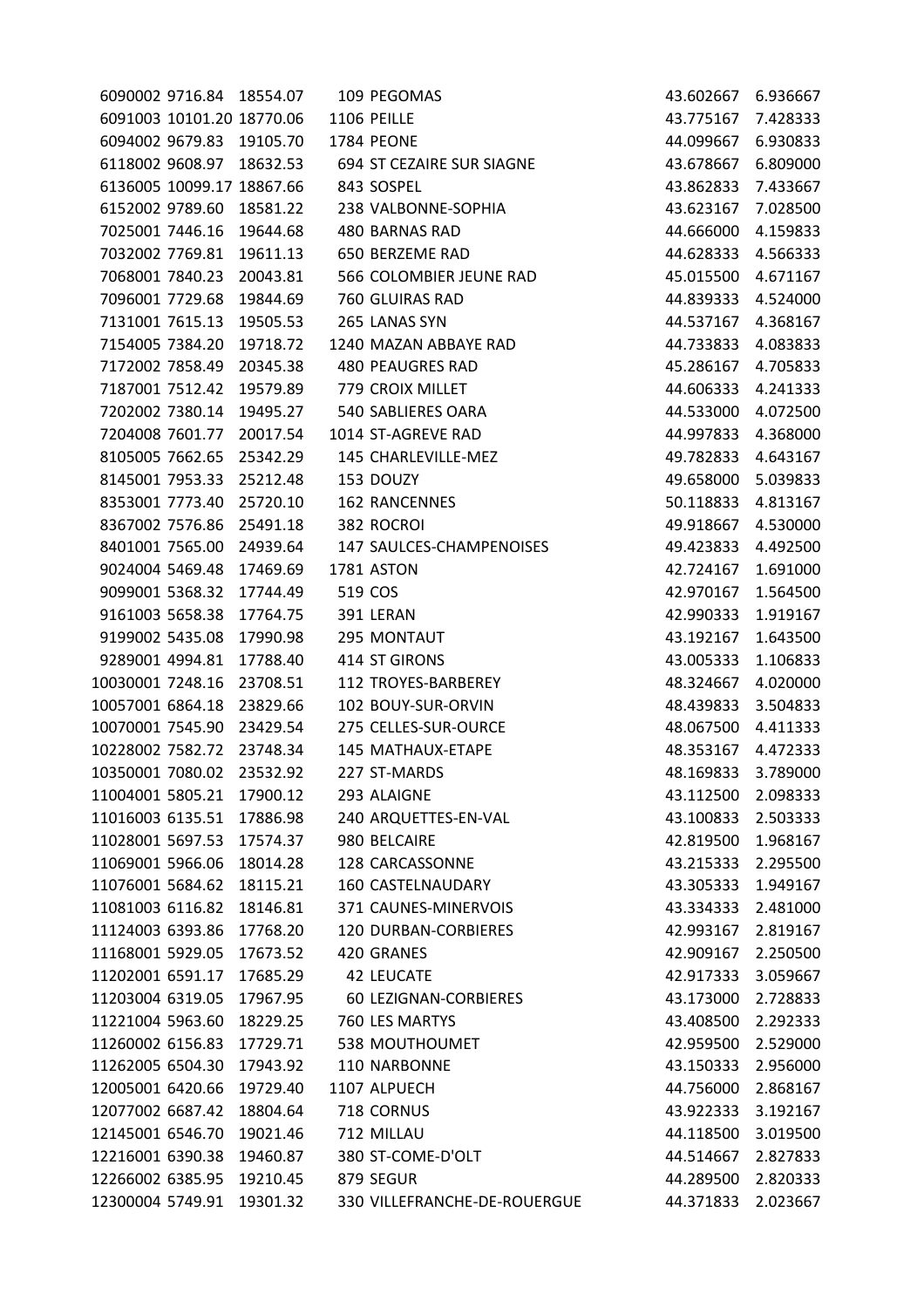| 13001009 8498.83          | 18412.96 | 173 AIX EN PROVENCE               | 43.529500 | 5.424500    |
|---------------------------|----------|-----------------------------------|-----------|-------------|
| 13004003 7908.29          | 18370.79 | 1 ARLES                           | 43.510000 | 4.693833    |
| 13005003 8652.01          | 18171.73 | 130 AUBAGNE                       | 43.307333 | 5.601167    |
| 13022003 8576.24          | 18073.77 | 212 CASSIS                        | 43.222167 | 5.503167    |
| 13036003 8010.51          | 18749.23 | 17 EYRAGUES                       | 43.847167 | 4.834833    |
| 13047001 8092.65          | 18391.06 | 23 ISTRES                         | 43.523000 | 4.922167    |
| 13054001 8333.90          | 18304.44 | 9 MARIGNANE                       | 43.437667 | 5.216000    |
| 13055029 8552.79          | 18171.40 | 192 MARSEILLE                     | 43.310667 | 5.479167    |
| 13062002 8564.61          | 18291.97 | 416 MIMET                         | 43.418500 | 5.499667    |
| 13074003 8640.30          | 18560.47 | 217 PEYROLLES EN PROVENCE         | 43.656833 | 5.606667    |
| 13091002 8409.24          | 18493.01 | 249 ST CANNAT                     | 43.604500 | 5.317667    |
| 13103001 8236.77          | 18485.59 | 58 SALON DE PROVENCE              | 43.603500 | 5.104167    |
| 13108004 7854.43          | 18725.17 | 15 TARASCON                       | 43.829833 | 4.640167    |
| 13110003 8724.61          | 18328.50 | 264 TRETS                         | 43.445333 | 5.698667    |
| 13111002 8704.49          | 18445.32 | 565 VAUVENARGUES                  | 43.551000 | 5.680000    |
| 14066001 3986.85          | 24853.63 | 2 BERNIERES                       | 49.334000 | $-0.430667$ |
| 14137001 3962.22          | 24682.98 | 67 CAEN-CARPIQUET                 | 49.180000 | $-0.456167$ |
| 14216001 4177.60          | 24395.15 | <b>155 DAMBLAINVILLE</b>          | 48.928000 | $-0.148667$ |
| 14372001 3733.47          | 24604.14 | 184 LIVRY                         | 49.101500 | $-0.765167$ |
| 14578001 4422.37          | 24873.91 | 139 ST GATIEN DES B               | 49.364500 | 0.167000    |
| 14762004 3624.27          | 24329.39 | 100 VIRE HIPPODROME               | 48.850833 | $-0.899000$ |
| 15014004 6064.79          | 19878.66 | 632 AURILLAC                      | 44.891500 | 2.419167    |
| 15025001 6358.41          | 20058.65 | 1405 PRAT DE BOUC                 | 45.052500 | 2.792000    |
| 15053001 6514.76          | 20084.40 | 979 COLTINES                      | 45.074667 | 2.990667    |
| 15060002 6534.70          | 19780.87 | 1080 DEUX-VERGES                  | 44.801500 | 3.012667    |
| 15114002 6388.96          | 20336.94 | 1075 MARCENAT                     | 45.302667 | 2.833000    |
| 15120005 5965.41          | 20246.24 | 674 MAURIAC                       | 45.222167 | 2.293167    |
| 15122002 5864.32          | 19703.85 | 480 MAURS                         | 44.734167 | 2.166000    |
| 16078001 4352.49          | 20830.68 | 124 ANGOULEME - BRIE - CHAMPNIERS | 45.728000 | 0.220667    |
| 16089001 3932.66          | 20773.36 | 30 COGNAC                         | 45.665000 | $-0.315833$ |
| 16113001 4255.29          | 20721.99 | 58 LA COURONNE                    | 45.627833 | 0.099833    |
| 16225001 4604.85          | 20890.18 | 247 MONTEMBOEUF                   | 45.787167 | 0.543000    |
| 16279001 4167.99          | 20317.71 | 81 RIOUX MARTIN                   | 45.262000 | 0.003333    |
| 16390001 4236.26          | 21079.66 | 88 TUSSON                         | 45.949000 | 0.062167    |
| 17268002 3875.67 21169.95 |          | <b>36 NUAILLE SUR BOUTONNE</b>    | 46.019833 | $-0.406667$ |
| 17300009 3275.01          | 21369.87 | 20 LA ROCHELLE-ILE DE RE          | 46.178000 | $-1.193167$ |
| 17306004 3421.94          | 20757.14 | 23 ROYAN-MEDIS                    | 45.633000 | $-0.969667$ |
| 17308001 3422.23          | 21040.81 | <b>18 ST AGNANT</b>               | 45.888000 | $-0.984667$ |
| 17323001 3099.53          | 21232.06 | 11 CHASSIRON                      | 46.046833 | $-1.411667$ |
| 17339002 3851.55          | 20546.30 | 71 ST GERMAIN DE LUSIGNAN         | 45.458333 | $-0.409667$ |
| 17415003 3674.89          | 20889.58 | <b>38 SAINTES</b>                 | 45.761167 | $-0.652000$ |
| 18015003 6067.92          | 22777.63 | 176 AUBIGNY-SUR-NERE              | 47.499500 | 2.427333    |
| 18033001 6017.20          | 22288.09 | 161 BOURGES                       | 47.059167 | 2.359833    |
| 18092001 6231.71          | 22280.75 | 175 AVORD                         | 47.052167 | 2.642167    |
| 18125004 6419.22          | 22732.75 | <b>139 LERE</b>                   | 47.457833 | 2.893167    |
| 18172003 6099.47          | 21923.39 | 165 ORVAL RAD                     | 46.731000 | 2.467333    |
| 18175003 6354.99          | 22140.37 | 221 OUROUER                       | 46.925333 | 2.803333    |
| 18187004 5922.60          | 21583.61 | <b>462 PREVERANGES</b>            | 46.425333 | 2.236500    |
| 19010001 5685.30          | 20112.70 | 190 ARGENTAT                      | 45.101333 | 1.937500    |
| 19031008 5320.40          | 20166.03 | 115 BRIVE                         | 45.146667 | 1.473333    |
|                           |          |                                   |           |             |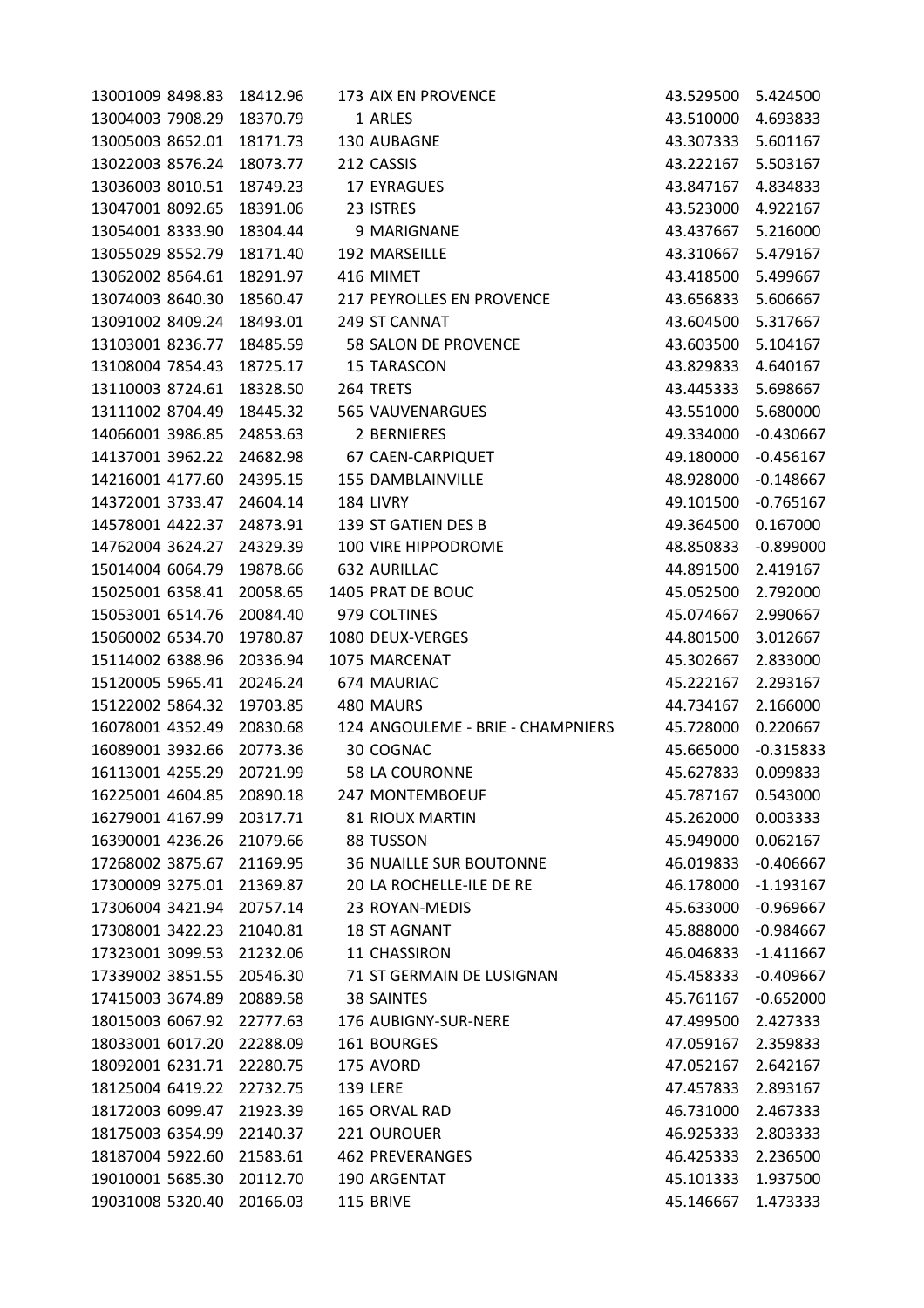| 19073006 5782.26 20443.00  |                            | 610 EGLETONS               | 45.398833 2.059167 |             |
|----------------------------|----------------------------|----------------------------|--------------------|-------------|
| 19147001 5333.50 20043.23  |                            | 295 BRIVE-SOUILLAC         | 45.036333 1.491667 |             |
|                            | 19164001 5783.06 20778.87  | 827 PEYRELEVADE            | 45.701000          | 2.058667    |
| 19201001 6064.69 20596.60  |                            | 740 USSEL-THALAMY          | 45.537333 2.420000 |             |
| 19276006 5397.72 20442.78  |                            | 422 UZERCHE                | 45.396333          | 1.568167    |
| 20004002 11367.67 16790.04 |                            | 5 AJACCIO                  | 41.918000          | 8.792667    |
| 20040004 11607.53 17018.45 |                            | 1019 BOCOGNANO             | 42.104167          | 9.103333    |
| 20041001 11740.21 16213.89 |                            | 107 CAP PERTUSATO          | 41.374833          | 9.178333    |
| 20046002 11806.75 17910.97 |                            | 278 CAGNANO                | 42.886667          | 9.439500    |
| 20047006 11518.36 17264.99 |                            | 811 CALACUCCIA             | 42.331500          | 9.021500    |
| 20050001 11310.83 17468.91 |                            | 57 CALVI                   | 42.529500 8.791500 |             |
| 20092001 11848.62 16606.48 |                            | 253 CONCA                  | 41.717000          | 9.348500    |
| 20093002 11408.84 17592.91 |                            | 142 ILE ROUSSE             | 42.633167          | 8.922667    |
| 20096008 11663.90 17229.48 |                            | 350 CORTE                  | 42.288500          | 9.193167    |
| 20107001 11729.88 18035.00 |                            | 72 CAP CORSE               | 43.003833          | 9.359500    |
| 20114002 11665.21 16353.28 |                            | 20 FIGARI                  | 41.505167          | 9.103667    |
| 20148001 11878.97 17530.68 |                            | 10 BASTIA                  | 42.540667          | 9.485167    |
|                            | 20154001 11229.50 17081.57 | 515 MARIGNANA              | 42.188833 8.655333 |             |
| 20160001 11568.14 16631.97 |                            | 951 MOCA-CROCE             | 41.761667          | 9.016500    |
| 20185003 11734.84 17620.19 |                            | 75 OLETTA                  | 42.632333          | 9.320500    |
| 20223001 11622.03 17508.14 |                            | 510 PIETRALBA              | 42.541000 9.172000 |             |
| 20232002 11469.38 16682.73 |                            | 407 PILA-CANALE            | 41.814500          | 8.903667    |
| 20254006 11671.65 16658.77 |                            | 932 QUENZA                 | 41.777667          | 9.142833    |
| 20258001 11354.77 17093.27 |                            | 755 RENNO                  | 42.190167          | 8.807167    |
| 20268001 11639.27 16840.93 |                            | 837 SAMPOLO                | 41.943000          | 9.123000    |
| 20272004 11547.52 16507.90 |                            | <b>62 SARTENE</b>          | 41.652333          | 8.979333    |
| 20303002 11953.82 17223.24 |                            | 65 ALISTRO                 | 42.259667          | 9.541500    |
| 20314006 11636.34 17615.40 |                            | 484 SANTO PIETRO DI TENDA  | 42.635833          | 9.200667    |
| 20342001 11871.67 16837.78 |                            | 12 SOLENZARA               | 41.921833          | 9.400833    |
| 21065001 7826.55 22345.87  |                            | 593 BESSEY                 | 47.086000 4.743167 |             |
| 21131001 8152.78 22292.24  |                            | <b>182 CHAMBLANC SEURR</b> | 47.028000 5.170000 |             |
| 21154001 7679.50           | 23190.52                   | 262 CHATILLON/SEINE        | 47.849333          | 4.581333    |
| 21473001 8081.41           | 22556.47                   | 219 DIJON-LONGVIC          | 47.267833          | 5.088333    |
| 21561003 7844.52           | 22696.20                   | 578 ST-MARTIN-DU-M         | 47.400500          | 4.781167    |
| 21584001 7420.93           | 22532.94                   | 586 SAULIEU                | 47.264167          | 4.215000    |
| 22005003 1775.60           | 24099.70                   | 158 BELLE-ISLE-EN-TERRE    | 48.550000          | $-3.387500$ |
| 22092001 1940.96           | 23925.07                   | 281 KERPERT                | 48.404000          | $-3.147667$ |
| 22113006 1732.67           | 24331.90                   | 85 LANNION_AERO            | 48.755333          | $-3.468667$ |
| 22168001 1735.16           | 24410.36                   | 55 PLOUMANAC'H             | 48.825833          | $-3.473167$ |
| 22219003 2226.12           | 23751.84                   | 235 PLOUGUENAST            | 48.265833          | $-2.748333$ |
| 22247002 1891.32           | 24305.50                   | 55 POMMERIT-JAUDY          | 48.742000          | $-3.251000$ |
| 22261002 2486.50           | 24017.85                   | 71 QUINTENIC               | 48.519167          | $-2.420000$ |
| 22266001 1817.74           | 23736.07                   | 236 ROSTRENEN              | 48.226667          | $-3.295333$ |
| 22282001 2622.26           | 24149.44                   | 35 SAINT-CAST-LE-G         | 48.644500          | $-2.247000$ |
| 22372001 2169.03           | 24055.24                   | 135 ST BRIEUC              | 48.534667          | $-2.852000$ |
| 23030004 5525.92           | 21048.57                   | 513 BOURGANEUF             | 45.942333          | 1.725833    |
| 23067001 5942.73           | 20780.36                   | 772 LA COURTINE            | 45.702667          | 2.263667    |
| 23079002 5882.62           | 20977.74                   | 635 FELLETIN               | 45.880167          | 2.186000    |
| 23089001 5728.93           | 21503.03                   | 306 GENOUILLAC             | 46.352333          | 1.985000    |
| 23176001 5317.21           | 21384.20                   | 370 LA SOUTERRAINE         | 46.242500          | 1.451833    |
|                            |                            |                            |                    |             |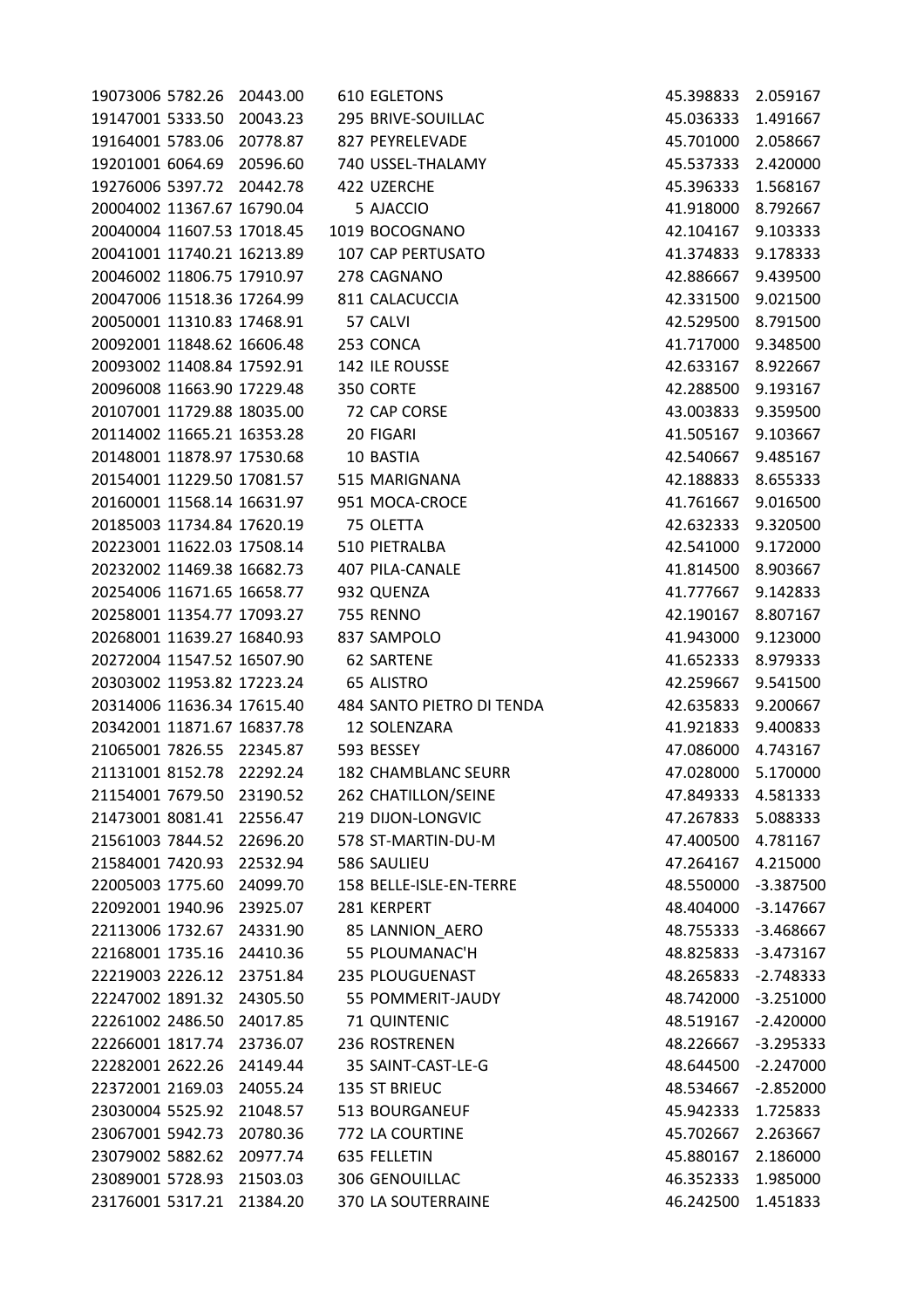| 23206002 5701.28 21306.62 |          | 365 GUERET-ST LAURENT        | 46.175500 | 1.950333    |
|---------------------------|----------|------------------------------|-----------|-------------|
| 24035003 4906.34          | 19767.24 | 238 BELVES                   | 44.782667 | 0.956000    |
| 24037005 4565.48          | 19818.83 | 49 BERGERAC                  | 44.822833 | 0.524167    |
| 24138004 4694.03          | 20190.36 | <b>217 COULOUNIEIX</b>       | 45.159500 | 0.676667    |
| 24452001 4418.72          | 20417.34 | 166 ST MARTIAL VIVEYROLS     | 45.357833 | 0.319333    |
| 24453001 4835.68          | 20538.86 | 277 ST MARTIN DE FRESSENGEAS | 45.475500 | 0.848333    |
| 24516002 5232.03          | 19933.59 | 276 SALIGNAC-EYVIGUES        | 44.936667 | 1.364667    |
| 24550003 4977.72          | 20132.95 | 265 THENON                   | 45.112667 | 1.038500    |
| 25056001 8763.24          | 22563.31 | 307 BESANCON                 | 47.249000 | 5.988833    |
| 25219002 9055.60          | 22442.01 | 752 EPENOY                   | 47.127167 | 6.366333    |
| 25223002 8798.94          | 22313.85 | 468 COULANS                  | 47.023333 | 6.020500    |
| 25356003 9370.04          | 22587.94 | 825 MAICHE                   | 47.243000 | 6.791000    |
| 25494001 9045.08          | 21998.31 | 1222 LA BOISSAUDE ROCHEJEAN  | 46.729000 | 6.322833    |
| 25529002 9208.29          | 22644.12 | 490 SANCEY-LE-GRAND          | 47.301500 | 6.581667    |
| 26002003 7951.06          | 20310.61 | 153 ALBON                    | 45.252333 | 4.822333    |
| 26064001 8080.96          | 19939.45 | 163 VALENCE-CHABEUI          | 44.914833 | 4.971833    |
| 26074001 8434.45          | 20004.23 | 879 CHAPELLE-EN-VER          | 44.961500 | 5.422167    |
| 26124001 8019.42          | 19830.82 | 145 ETOILE                   | 44.819000 | 4.889500    |
| 26168001 8675.89          | 19692.95 | 1059 LUS L CROIX HTE         | 44.672833 | 5.710833    |
| 26198001 7903.69          | 19562.61 | 73 MONTELIMAR                | 44.581167 | 4.733000    |
| 26292002 8453.70          | 19263.16 | 625 ST-AUBAN                 | 44.294833 | 5.409833    |
| 26321003 8343.10          | 19547.88 | 607 ST-NAZAIRE-LE-D          | 44.554500 | 5.284833    |
| 26327001 8451.02          | 19707.07 | 545 ST ROMAN-DIOIS           | 44.693833 | 5.428333    |
| 27056003 4698.94          | 24573.77 | 166 BERNAY                   | 49.101167 | 0.556667    |
| 27100001 4586.40          | 24865.72 | <b>122 BOULLEVILLE</b>       | 49.361000 | 0.392833    |
| 27347001 5183.62          | 24480.06 | 138 EVREUX-HUEST             | 49.025000 | 1.221667    |
| 27422001 5229.66          | 24701.10 | 31 MUIDS                     | 49.224167 | 1.280500    |
| 28070001 5381.48          | 23849.52 | 155 CHARTRES                 | 48.460500 | 1.501167    |
| 28198001 5283.70          | 23406.66 | 126 CHATEAUDUN               | 48.061333 | 1.376333    |
| 28206001 5142.89          | 24126.60 | 171 LAONS                    | 48.706833 | 1.173167    |
| 28407001 4940.19          | 23630.43 | 235 VICHERES                 | 48.257833 | 0.910167    |
| 29075001 1032.90          | 24047.03 | 94 BREST-GUIPAVAS            | 48.450000 | -4.383333   |
| 29120001 975.27           | 23861.47 | 81 LANVEOC                   | 48.279333 | -4.439333   |
| 29155005 538.84           | 24117.58 | 64 OUESSANT-STIFF            | 48.473333 | $-5.057000$ |
| 29163003 1428.03 24070.31 |          | 147 PLEYBER-CHRIST SA        | 48.500000 | $-3.853500$ |
| 29178001 835.58           | 24173.73 | 40 PLOUDALMEZEAU             | 48.548000 | $-4.664167$ |
| 29214001 986.51           | 23454.77 | 10 PLOVAN                    | 47.915833 | $-4.377500$ |
| 29216001 1153.29          | 23504.51 | 82 QUIMPER                   | 47.973000 | $-4.160667$ |
| 29249002 1487.96          | 23669.21 | 260 SAINT-GOAZEC             | 48.144667 | $-3.730833$ |
| 29263002 1228.84          | 23780.41 | 89 ST-SEGAL S A              | 48.225833 | $-4.090000$ |
| 29264001 1213.99          | 24116.25 | 109 LANDIVISIAU              | 48.525667 | $-4.147167$ |
| 29276001 1277.50          | 24261.34 | 58 SIBIRIL S A               | 48.660333 | $-4.077500$ |
| 29293001 1358.95          | 23340.97 | 25 TREGUNC                   | 47.841333 | -3.868833   |
| 30003001 7513.44          | 18390.41 | 1 AIGUES-MORTES              | 43.537167 | 4.207000    |
| 30087002 7194.09          | 18922.87 | 589 COLOGNAC                 | 44.021833 | 3.825000    |
| 30101001 7448.52          | 18983.83 | 185 DEAUX                    | 44.071833 | 4.143667    |
| 30132004 7337.44          | 19171.78 | 499 LA GRAND COMBE           | 44.243000 | 4.010167    |
| 30164001 7605.53          | 19154.70 | 318 MEJANNES-LE-CLAP         | 44.222000 | 4.344833    |
| 30176002 6998.79          | 18836.23 | <b>640 MONTDARDIER</b>       | 43.947000 | 3.580000    |
| 30189001 7665.39          | 18749.96 | 59 NIMES-COURBESSAC          | 43.856833 | 4.406333    |
|                           |          |                              |           |             |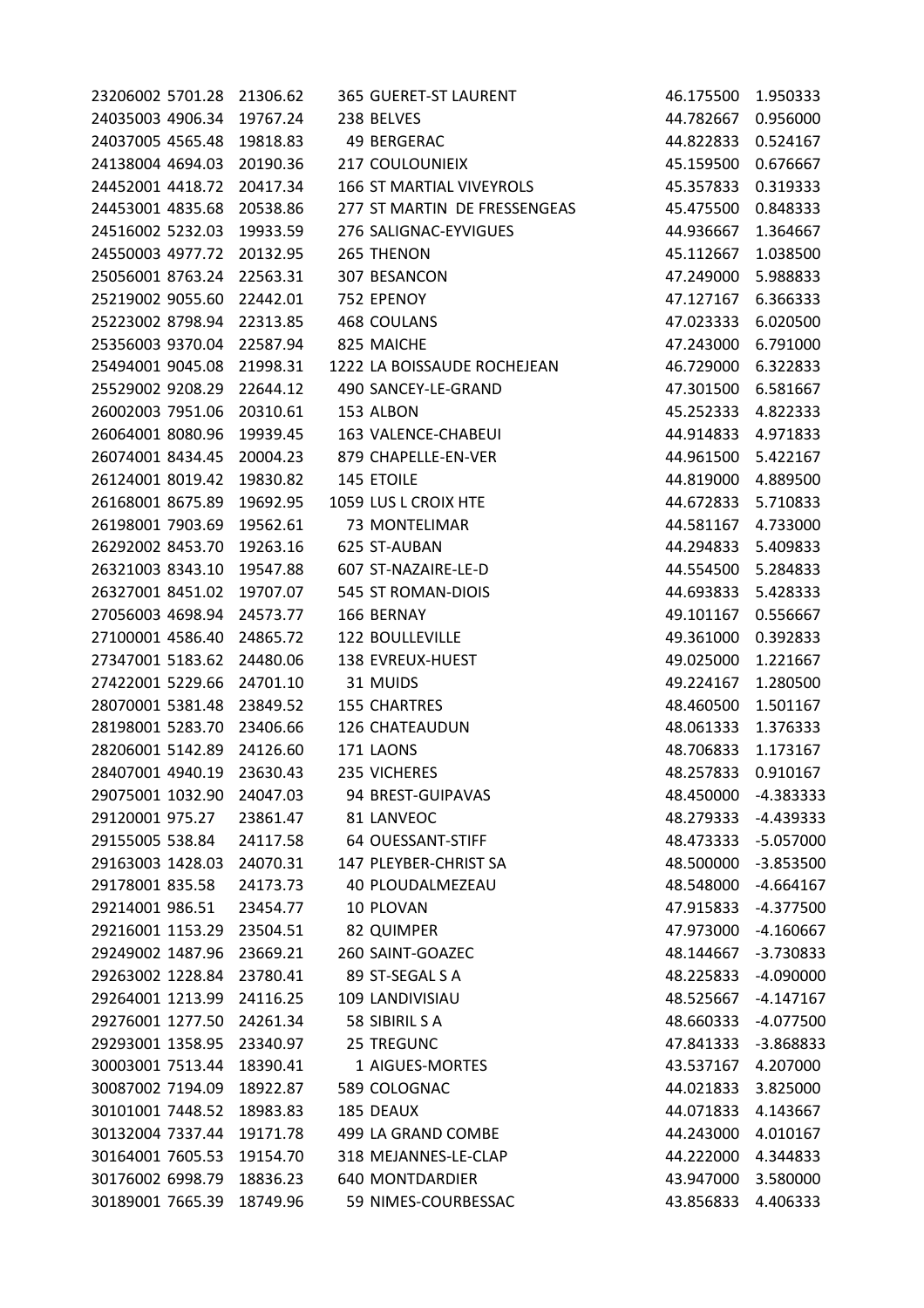| 30209002 7944.84 | 18915.59 | 44 PUJAUT                    | 43.998500 | 4.759667    |
|------------------|----------|------------------------------|-----------|-------------|
| 30258001 7676.79 | 18649.00 | 94 NIMES-GARONS              | 43.765833 | 4.417167    |
| 30297001 6911.23 | 19026.61 | 1107 ST SAUVEUR CAMPRIEU     | 44.119333 | 3.474500    |
| 30334003 7657.81 | 18900.72 | 72 UZES                      | 43.992500 | 4.401833    |
| 30339001 6996.92 | 19030.13 | 1567 MONT AIGOUAL            | 44.121333 | 3.581500    |
| 30352002 7413.03 | 18675.20 | <b>41 VILLEVIEILLE</b>       | 43.795167 | 4.090833    |
| 31042012 4575.92 | 17569.35 | <b>618 LUCHON</b>            | 42.801500 | 0.600167    |
| 31069001 5225.37 | 18470.40 | 151 TOULOUSE-BLAGNAC         | 43.621000 | 1.378833    |
| 31147001 4597.40 | 17907.93 | 401 CLARAC                   | 43.106000 | 0.617333    |
| 31299001 5128.37 | 18283.05 | 189 MURET-LHERM              | 43.451500 | 1.262000    |
| 31406002 4951.93 | 18005.79 | 243 PALAMINY                 | 43.200000 | 1.050000    |
| 31478001 5630.24 | 18267.22 | 330 ST-FELIX-LAURAGAIS       | 43.441667 | 1.881167    |
| 32013005 4598.55 | 18556.81 | 122 AUCH                     | 43.689000 | 0.601167    |
| 32107006 4392.61 | 18879.20 | 175 CONDOM                   | 43.974333 | 0.336000    |
| 32155001 3972.16 | 18637.00 | 141 LE HOUGA                 | 43.745833 | $-0.177500$ |
| 32182001 4827.04 | 18394.72 | 251 LAHAS                    | 43.547500 | 0.887833    |
| 32248001 4783.75 | 18795.36 | 201 MAUROUX                  | 43.906833 | 0.824833    |
| 32315001 4290.36 | 18483.86 | 254 PEYRUSSE-GRANDE          | 43.616667 | 0.222000    |
| 33042005 3436.31 | 19438.03 | 45 BELIN BELIET              | 44.448000 | $-0.882000$ |
| 33116001 3990.78 | 19434.64 | 114 CAZATS                   | 44.463167 | $-0.186167$ |
| 33281001 3604.46 | 19857.15 | 47 BORDEAUX-MERIGNAC         | 44.830667 | $-0.691333$ |
| 33314005 3549.05 | 20286.17 | 26 PAUILLAC                  | 45.214333 | $-0.782833$ |
| 33394002 4005.55 | 19939.76 | <b>38 ST EMILION</b>         | 44.917667 | $-0.188000$ |
| 33415001 3785.16 | 20069.05 | <b>42 ST GERVAIS</b>         | 45.027167 | $-0.472667$ |
| 33482001 4051.12 | 19678.21 | 82 ST SULPICE DE POMMIERS    | 44.683833 | $-0.120000$ |
| 33529001 3241.59 | 19542.77 | 23 CAZAUX                    | 44.534667 | $-1.132000$ |
| 33540001 3293.04 | 20479.72 | 6 VENDAYS-MONTALIVE          | 45.378667 | $-1.119167$ |
| 34028003 6653.53 | 18490.00 | 373 BEDARIEUX                | 43.639833 | 3.146000    |
| 34151005 7479.38 | 18497.19 | 4 MARSILLARGUES              | 43.633833 | 4.168000    |
| 34154001 7316.43 | 18429.43 | 1 MONTPELLIER-AEROPORT       | 43.576167 | 3.964667    |
| 34178001 6655.41 | 18307.72 | 140 MURVIEL LES BEZIERS      | 43.476000 | 3.146000    |
| 34205001 6732.59 | 18653.48 | 846 LES PLANS                | 43.786000 | 3.246167    |
| 34209002 6825.08 | 18138.31 | 15 BEZIERS-VIAS              | 43.322000 | 3.352667    |
| 34217001 7234.09 | 18585.97 | 69 PRADES LE LEZ             | 43.718333 | 3.866667    |
| 34239002 6945.48 | 18520.75 | 86 ST ANDRE DE SANGONIS      | 43.664167 | 3.507833    |
| 34269001 6422.43 | 18205.23 | 258 ST JEAN DE MINERVOIS     | 43.385667 | 2.857667    |
| 34274001 7122.09 | 18651.95 | 214 ST MARTIN DE LONDRES     | 43.779500 | 3.729333    |
| 34301002 7099.46 | 18226.29 | 75 SETE                      | 43.397333 | 3.692167    |
| 34306001 6815.38 | 18566.60 | 252 SOUMONT                  | 43.707000 | 3.347500    |
| 34311001 6862.07 | 18267.52 | <b>40 PEZENAS-TOURBES</b>    | 43.437667 | 3.400333    |
| 35005001 3284.56 | 23316.07 | 75 ARBRISSEL                 | 47.927333 | $-1.297333$ |
| 35057003 2803.87 | 23333.79 | 42 LA-CHAPELLE-BOUEXIC       | 47.921500 | $-1.940833$ |
| 35110003 3083.20 | 23770.57 | 87 FEINS SA                  | 48.326833 | $-1.596833$ |
| 35162003 3436.69 | 23923.72 | 153 LOUVIGNE-DU-DESERT       | 48.479333 | $-1.129833$ |
| 35202001 2926.92 | 23169.85 | 89 LA-NOE-BLANCHE            | 47.780167 | $-1.765000$ |
| 35228001 2744.15 | 24075.97 | <b>65 DINARD</b>             | 48.584833 | $-2.076333$ |
| 35281001 2966.74 | 23489.20 | 36 RENNES-ST JACQUES         | 48.068833 | $-1.734000$ |
| 36063001 5545.50 | 22079.35 | <b>158 CHATEAUROUX DEOLS</b> | 46.869833 | 1.741000    |
| 36127002 5721.79 | 21789.65 | 204 MONTGIVRAY               | 46.610167 | 1.974000    |
| 36173002 5168.51 | 21897.94 | 109 ROSNAY                   | 46.703000 | 1.249833    |
|                  |          |                              |           |             |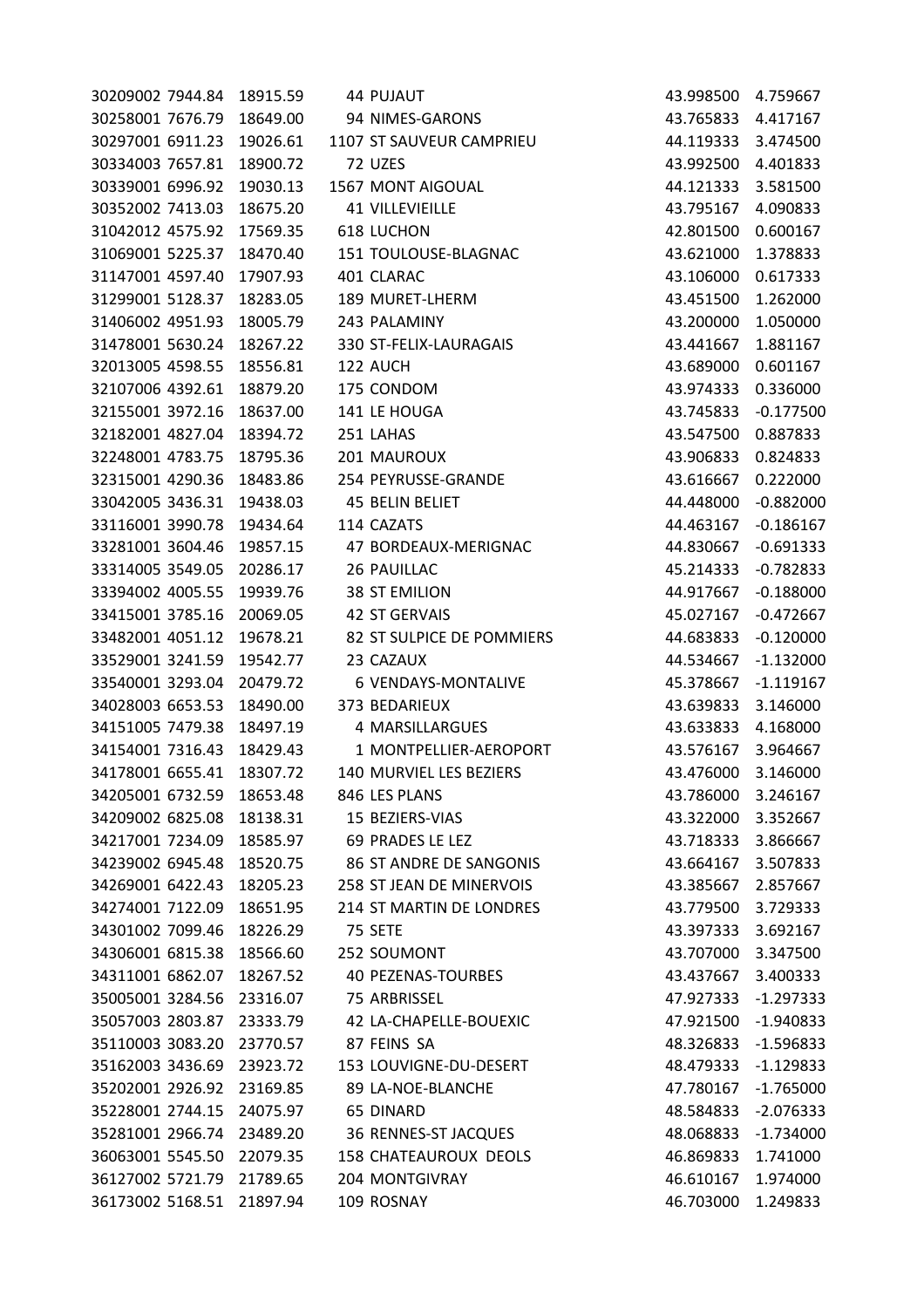| 37107001 4887.80 | 22218.77 | 116 FERRIERE-LARCON        | 46.987500 | 0.875000    |
|------------------|----------|----------------------------|-----------|-------------|
| 37179001 4785.90 | 22728.88 | 108 TOURS                  | 47.444500 | 0.727333    |
| 37192001 4910.77 | 22476.09 | 90 REIGNAC                 | 47.219333 | 0.899000    |
| 37213003 4592.11 | 22923.33 | 107 ST-CHRISTOPHE-SUR-NAIS | 47.615500 | 0.464333    |
| 37240001 4942.63 | 22888.03 | 109 SAUNAY                 | 47.590333 | 0.931333    |
| 37242002 4343.35 | 22497.71 | 33 SAVIGNY - VERON         | 47.227000 | 0.149333    |
| 38053003 8318.29 | 20718.95 | 358 BOURGOIN               | 45.608000 | 5.309333    |
| 38133001 8553.67 | 20447.21 | 300 COUBLEVIE              | 45.355333 | 5.596333    |
| 38185012 8628.22 | 20290.13 | 213 GRENOBLE-CEA-RADOME    | 45.211333 | 5.682833    |
| 38191002 8950.99 | 20167.28 | 1860 ALPE-D'HUEZ           | 45.087833 | 6.085667    |
| 38269004 8722.82 | 19986.74 | 885 LA MURE-RADOME         | 44.935000 | 5.786167    |
| 38336001 7933.99 | 20561.78 | 295 REVENTIN               | 45.478667 | 4.810667    |
| 38384001 8331.67 | 20448.04 | 384 GRENOBLE-ST GEOIRS     | 45.364000 | 5.313333    |
| 38442008 8718.01 | 20411.97 | 950 ST-PIERRE-LES EGAUX    | 45.317333 | 5.803833    |
| 38548001 8538.62 | 20138.59 | 1027 VILLARD-DE-LANS       | 45.078500 | 5.561000    |
| 38567002 8785.86 | 20204.31 | 1730 CHAMROUSSE            | 45.128000 | 5.878333    |
| 39097003 8710.18 | 22013.22 | 537 CHAMPAGNOLE            | 46.756833 | 5.886000    |
| 39362001 8431.92 | 21930.10 | 298 LONS LE SAUNIER        | 46.692833 | 5.517667    |
| 39413001 8699.86 | 21507.63 | 1133 LA PESSE              | 46.302833 | 5.843000    |
| 39485002 8392.21 | 21586.27 | 361 ST JULIEN - SA         | 46.385167 | 5.448000    |
| 39526003 8347.55 | 22317.19 | 195 TAVAUX SA              | 47.043833 | 5.427333    |
| 40046001 3144.60 | 19432.48 | 35 BISCARROSSE             | 44.431667 | $-1.247500$ |
| 40065002 2937.64 | 18546.58 | 11 CAPBRETON               | 43.627333 | $-1.453333$ |
| 40087001 4087.32 | 18909.04 | 150 CREON D'ARMAGNAC       | 43.993500 | $-0.045000$ |
| 40088001 3250.14 | 18601.87 | 31 DAX                     | 43.689833 | $-1.070000$ |
| 40164004 3900.86 | 19128.08 | 131 CAPTIEUX-RETJONS       | 44.185000 | $-0.286167$ |
| 40192001 3718.65 | 18828.18 | 59 MONT-DE-MARSAN          | 43.909833 | $-0.500167$ |
| 40243001 3356.80 | 18849.52 | 77 RION-DES-LANDES         | 43.916333 | $-0.950833$ |
| 40246003 3451.83 | 19102.94 | 80 SABRES                  | 44.147500 | $-0.845500$ |
| 40321002 3760.29 | 18525.95 | 146 URGONS                 | 43.639667 | $-0.435167$ |
| 41053001 4936.35 | 23309.43 | 163 CHOUE                  | 47.969167 | 0.912833    |
| 41097001 5508.85 | 22579.69 | 83 ROMORANTIN              | 47.319667 | 1.687500    |
| 41152001 5543.21 | 22819.74 | <b>96 MONTRIEUX</b>        | 47.535833 | 1.730500    |
| 41173003 5390.23 | 23230.49 | 128 OUZOUER                | 47.904000 | 1.521667    |
| 41281001 5155.37 | 22983.57 | 119 BLOIS                  | 47.679333 | 1.212333    |
| 42005001 7528.12 | 20624.85 | 395 ST ETIENNE-BOUTHEON    | 45.545667 | 4.293833    |
| 42039003 7173.59 | 20787.51 | 990 CHALMAZEL RA           | 45.699000 | 3.844000    |
| 42101001 7741.61 | 20425.37 | 1164 PILAT GRAIX           | 45.361167 | 4.559833    |
| 42207005 7717.47 | 20569.06 | 394 ST-CHAMOND-P           | 45.491000 | 4.534167    |
| 42218011 7589.33 | 20503.72 | 640 SAINT-ETIENNE          | 45.435333 | 4.368167    |
| 42253001 7290.18 | 21185.63 | 337 ROANNE-RIORGES AERO    | 46.055000 | 4.004500    |
| 43046001 7227.10 | 20072.18 | 714 LE PUY-CHADRAC         | 45.054667 | 3.894500    |
| 43062001 7123.89 | 20092.27 | 833 LE PUY-LOUDES          | 45.074500 | 3.764000    |
| 43095001 7044.57 | 20170.20 | 1102 FIX-ST-GENEYS         | 45.145833 | 3.665000    |
| 43096001 6849.22 | 20338.97 | <b>435 FONTANNES</b>       | 45.300333 | 3.419667    |
| 43111002 7191.24 | 19852.80 | 1148 LANDOS-CHARBON        | 44.858000 | 3.843667    |
| 43130002 7499.97 | 20045.20 | 1130 MAZET-VOLAMONT        | 45.025000 | 4.239833    |
| 43137003 7485.39 | 20366.21 | 777 MONISTROL-SUR-LOIRE    | 45.314000 | 4.231167    |
| 43234005 6949.17 | 19968.90 | 945 SAUGUES-SA             | 44.966167 | 3.539833    |
| 44020001 3008.65 | 22464.16 | 26 NANTES-BOUGUENAIS       | 47.150000 | $-1.608833$ |
|                  |          |                            |           |             |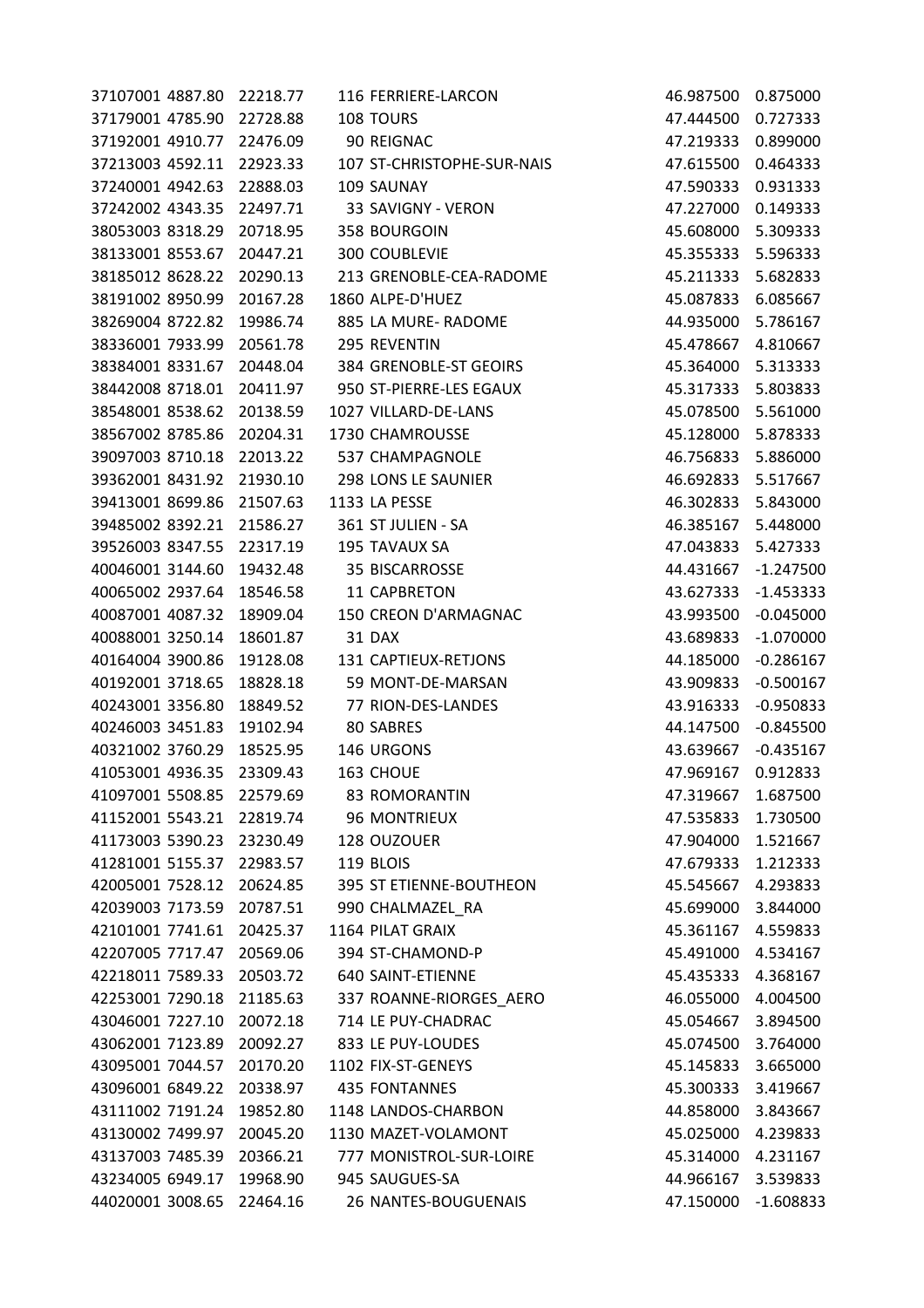| 44103001 2605.82 22668.19 |          | 3 ST NAZAIRE-MONTOIR            | 47.313833 -2.154500 |             |
|---------------------------|----------|---------------------------------|---------------------|-------------|
| 44110002 3095.71 22766.11 |          | 13 NORT-SUR-ERDRE               | 47.425167 -1.513667 |             |
| 44181001 2868.71          | 22310.70 | 4 ST-MEME-LE-TENU               | 47.005667           | $-1.782500$ |
| 45004001 6291.89          | 23292.73 | 91 AMILLY                       | 47.962167           | 2.728000    |
| 45055001 5582.69          | 23325.18 | 123 ORLEANS                     | 47.990667           | 1.778167    |
| 45340002 6021.13          | 22978.45 | 142 VILLEMURLIN                 | 47.680167           | 2.365333    |
| 46071001 5733.86          | 19961.28 | 562 COMIAC                      | 44.965333           | 2.000000    |
| 46100001 5735.71          | 19527.66 | 342 FAYCELLES                   | 44.575333           | 2.004667    |
| 46127001 5254.75          | 19720.21 | 260 GOURDON                     | 44.745000           | 1.396667    |
| 46181001 5486.17          | 19643.93 | 383 LUNEGARDE                   | 44.678500           | 1.689500    |
| 46197002 5280.38          | 19306.99 | 260 LE MONTAT                   | 44.373667           | 1.435000    |
| 47091001 4605.22          | 19094.23 | 58 AGEN-LA GARENNE              | 44.172167           | 0.594667    |
| 47093002 4280.38          | 19173.11 | 124 FARGUES-SUR-OURBISE         | 44.235833           | 0.186333    |
| 47123002 4858.26          | 19549.03 | 235 LACAPELLE-BIRON             | 44.585667           | 0.900333    |
| 47163001 4269.63          | 19535.69 | 95 MAUVEZIN-SUR-GUPIE           | 44.561500           | 0.160333    |
| 47323004 4745.75          | 19341.91 | 59 VILLENEUVE-SUR-LOT           | 44.397500           | 0.764000    |
| 48004001 7205.63          | 19448.29 | 900 ALTIER                      | 44.494000           | 3.852000    |
| 48020003 7036.09          | 19117.15 | 1042 BASSURELS                  | 44.199000           | 3.632167    |
| 48032003 6715.34          | 19595.69 | 1088 LE BUISSON                 | 44.633333           | 3.238167    |
| 48095005 6888.66          | 19487.09 | 932 MENDE                       | 44.533667           | 3.454500    |
| 48148004 7214.40          | 19083.45 | 518 ST-ETIENNE-VALLEE-FRANCAISE | 44.165833           | 3.854167    |
| 48176002 6772.49          | 19166.19 | 929 ST PIERRE-DES-TRIPIERS      | 44.246500           | 3.303500    |
| 48186001 7048.72          | 19247.12 | 903 LA SALLE PRUNET             | 44.315667           | 3.650667    |
| 49008001 3511.61          | 22899.07 | 65 ANGRIE                       | 47.561667           | $-0.970333$ |
| 49020001 3775.86          | 22796.56 | 50 BEAUCOUZE                    | 47.479000           | $-0.614333$ |
| 49099003 3557.22          | 22360.69 | 134 CHOLET                      | 47.079500           | $-0.880500$ |
| 49138001 4112.70          | 22800.62 | 41 FONTAINE-GUERIN              | 47.493167           | $-0.167833$ |
| 49188001 4002.94          | 22880.61 | 53 MARCE                        | 47.561833           | $-0.317000$ |
| 49191001 3901.43          | 22540.02 | 73 MARTIGNE-BRIAND              | 47.252500           | $-0.435833$ |
| 50020001 2913.77          | 25337.68 | 6 PTE DE LA HAGUE               | 49.725167           | $-1.939833$ |
| 50111001 3340.97          | 24548.39 | 134 CERISY LA SALLE             | 49.036333           | $-1.298167$ |
| 50209001 3253.30          | 25239.38 | 134 GONNEVILLE                  | 49.652667           | $-1.463500$ |
| 50215002 3119.36          | 24638.37 | 7 GOUVILLE                      | 49.107500           | $-1.606833$ |
| 50410003 3165.18          | 24054.77 | 33 PONTORSON                    | 48.585667           | $-1.505167$ |
| 50509002 3454.14          | 24953.44 | 5 STE MARIE DU MO               | 49.404500           | $-1.168333$ |
| 51015001 7837.18          | 24547.41 | 152 ARGERS                      | 49.064333           | 4.849833    |
| 51153001 7203.60          | 24478.89 | 172 CHOUILLY                    | 49.017833           | 3.981667    |
| 51237002 6914.25          | 24166.61 | 185 ESTERNAY                    | 48.742000           | 3.579667    |
| 51262001 7679.44          | 24138.32 | 113 FRIGNICOURT                 | 48.701167           | 4.618000    |
| 51388003 7476.78          | 24585.07 | 115 MOURMELON-GRAND             | 49.107500           | 4.358500    |
| 51449002 7325.74          | 24695.31 | 95 REIMS-PRUNAY                 | 49.209833           | 4.155333    |
| 51595002 7343.74          | 24214.13 | 179 VATRY-AERO                  | 48.777167           | 4.164667    |
| 52055001 8022.18          | 23796.44 | 348 BLECOURT                    | 48.384167           | 5.067000    |
| 52248002 8325.67          | 23404.87 | 403 IS-EN-BASSIGNY              | 48.022167           | 5.455333    |
| 52269001 8245.41          | 23203.10 | 466 LANGRES                     | 47.843667           | 5.337500    |
| 52448001 7892.25          | 24067.16 | 139 ST-DIZIER                   | 48.631333           | 4.903667    |
| 52469001 8017.82          | 23471.35 | 294 CHAUMONT-SEMOUTIERS         | 48.092167           | 5.046000    |
| 53096004 3551.76          | 23714.29 | 168 ERNEE                       | 48.295667           | $-0.962500$ |
| 53110002 3846.87          | 23252.32 | 93 GREZ-EN-BOUERE               | 47.891000           | $-0.542333$ |
| 53116003 3942.96          | 23821.59 | 268 LE HORPS                    | 48.405667           | $-0.440833$ |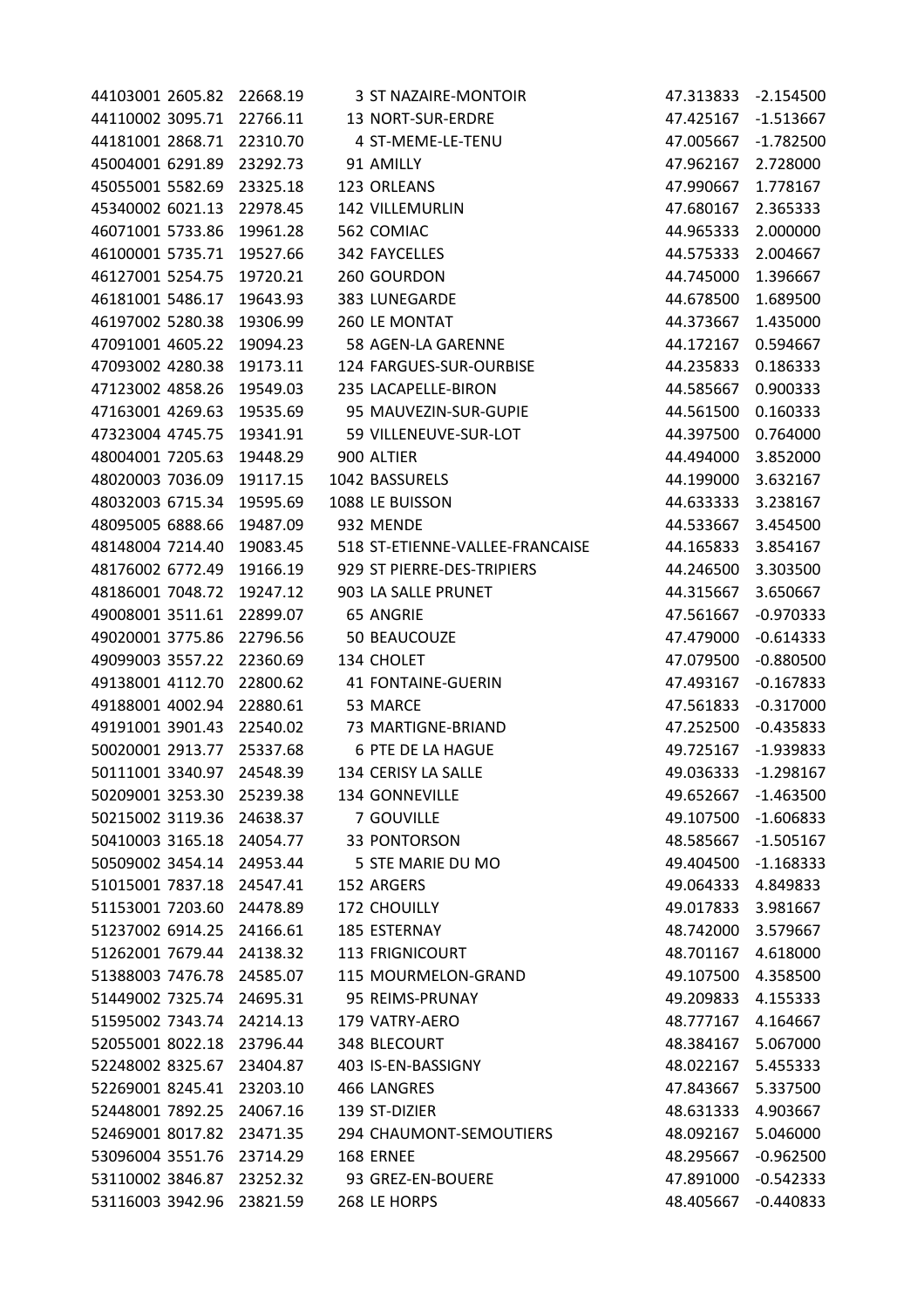| 53130008 3700.38 23413.30 |          | 100 LAVAL-ETRONNIER              | 48.030667 | $-0.746500$ |
|---------------------------|----------|----------------------------------|-----------|-------------|
| 54171001 8621.48 24677.19 |          | 235 DONCOURT-LES-CONFLANS        | 49.153500 | 5.929333    |
| 54405001 8673.07          | 24041.88 | 336 NANCY-OCHEY                  | 48.581000 | 5.959833    |
| 54481001 9330.28          | 24002.21 | <b>305 ST MAURICE</b>            | 48.514833 | 6.845667    |
| 54526001 8860.13          | 24169.81 | 212 NANCY-ESSEY                  | 48.687833 | 6.221500    |
| 54582001 8350.28          | 25031.58 | 345 VILLETTE                     | 49.482167 | 5.578167    |
| 55129001 8214.26          | 24418.72 | 324 COUROUVRE                    | 48.936833 | 5.358333    |
| 55248001 8338.83          | 24007.39 | 390 HOUDELAINCOURT               | 48.563000 | 5.505500    |
| 55364001 8083.71          | 24996.70 | 166 MOUZAY                       | 49.460167 | 5.209167    |
| 55386002 8511.42          | 24427.95 | 230 NONSARD                      | 48.934167 | 5.763833    |
| 55443001 8441.73          | 24748.53 | 226 ROUVRES-EN-WOEVRE            | 49.224667 | 5.687500    |
| 55484001 8051.76          | 24790.77 | 293 SEPTSARGES                   | 49.276333 | 5.155000    |
| 55531001 7980.93          | 24267.53 | 187 VASSINCOURT                  | 48.808667 | 5.033167    |
| 56009001 1801.61          | 22697.94 | 34 BELLE ILE-LE TALUT            | 47.294333 | $-3.218333$ |
| 56017003 2213.24          | 23327.54 | 112 BIGNAN                       | 47.884333 | $-2.728833$ |
| 56069001 1616.91          | 23110.40 | 41 ILE DE GROIX                  | 47.652333 | $-3.502333$ |
| 56137001 2202.99 23147.33 |          | 132 VANNES-MEUCON                | 47.722000 | $-2.727000$ |
| 56151001 2085.77          | 23526.85 | 125 PONTIVY AERODROME            | 48.055667 | $-2.916667$ |
| 56159001 2460.38          | 23179.74 | 65 PLEUCADEUC                    | 47.765500 | $-2.387167$ |
| 56165003 2465.05          | 23385.91 | <b>65 PLOERMEL</b>               | 47.950833 | $-2.397500$ |
| 56185001 1675.88          | 23229.23 | <b>45 LORIENT-LANN BIHOUE</b>    | 47.762833 | $-3.435667$ |
| 56186003 1905.90          | 22897.36 | 9 QUIBERON-AERODROME             | 47.479833 | $-3.099000$ |
| 56243001 2204.21          | 23016.34 | 3 VANNES-SENE                    | 47.604500 | $-2.714167$ |
| 57039001 8768.91          | 24590.53 | 192 METZ-FRESCATY                | 49.069500 | 6.125333    |
| 57119001 9489.32          | 24239.65 | 258 BUHL-LORRAINE                | 48.719500 | 7.079833    |
| 57251001 8859.96          | 24494.53 | 260 AEROPORT METZ-NANCY-LORRAINE | 48.979333 | 6.243167    |
| 57587003 9193.41          | 24434.63 | 258 RODALBE                      | 48.909833 | 6.693167    |
| 57644001 9280.50          | 24682.33 | <b>347 SEINGBOUSE</b>            | 49.127667 | 6.831000    |
| 57732001 9682.35          | 24702.66 | <b>358 VOLMUNSTER</b>            | 49.124000 | 7.381833    |
| 58019001 7196.22          | 22034.91 | 302 AVREE                        | 46.820667 | 3.905000    |
| 58062001 7212.96          | 22312.82 | 598 CHATEAU CHINON               | 47.070333 | 3.934333    |
| 58079004 6883.83          | 22719.14 | 215 CLAMECY                      | 47.441000 | 3.509000    |
| 58160001 6589.76          | 22223.37 | 175 NEVERS-MARZY                 | 46.998333 | 3.112667    |
| 58218006 6782.57          | 22416.80 | 260 PREMERY                      | 47.170333 | 3.369500    |
| 59183001 6001.62          | 26736.70 | 11 DUNKERQUE                     | 51.055833 | 2.339500    |
| 59343001 6539.78          | 26197.55 | 47 LILLE-LESQUIN                 | 50.570000 | 3.097500    |
| 59534001 7136.88          | 25733.36 | 185 ST-HILAIRE-SUR-HELPE         | 50.145500 | 3.925167    |
| 59580003 6163.60          | 26484.88 | <b>42 STEENVOORDE</b>            | 50.829833 | 2.568833    |
| 59606004 6801.69          | 25931.32 | 50 VALENCIENNES                  | 50.328333 | 3.461000    |
| 60040001 6176.09          | 24918.27 | 131 BAILLEUL-LE-SOC              | 49.423667 | 2.579667    |
| 60322001 5666.86          | 24788.54 | 113 JAMERICOURT                  | 49.306500 | 1.879500    |
| 60382001 6338.70          | 24927.72 | 92 MARGNY-LES-COMPIEGNE          | 49.431500 | 2.803667    |
| 60500004 6292.26          | 24565.16 | 116 PLESSIS-BELLEVILLE           | 49.106000 | 2.737167    |
| 60555002 6024.32          | 25170.36 | 94 ROUVROY-LES-MERLES            | 49.650333 | 2.370833    |
| 60566001 5604.78          | 25141.66 | 206 SAINT-ARNOULT                | 49.623333 | 1.790833    |
| 60639001 5847.54          | 24943.62 | 89 BEAUVAIS-TILLE                | 49.446500 | 2.127167    |
| 61001001 4352.09          | 23852.89 | 143 ALENCON                      | 48.445500 | 0.110167    |
| 61006005 4288.08          | 24158.19 | 170 ARGENTAN                     | 48.718167 | 0.011500    |
| 61169003 3847.19          | 24208.37 | 195 FLERS                        | 48.750000 | $-0.589500$ |
| 61214002 4768.02          | 24190.87 | 232 L AIGLE                      | 48.758500 | 0.662333    |
|                           |          |                                  |           |             |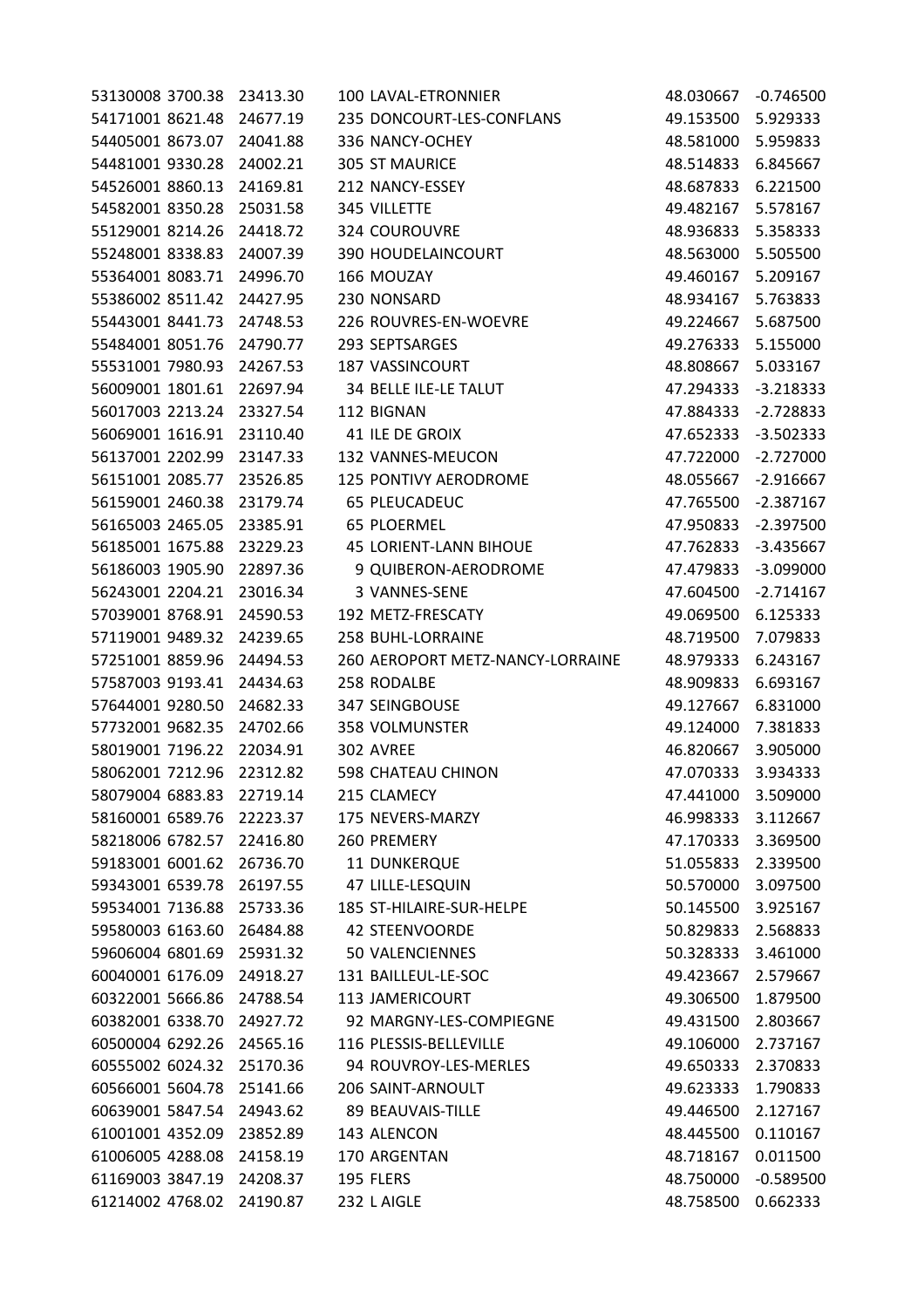| 61404001 4665.14 23967.63 |          | 242 ST-HILAIRE                   | 48.555833 | 0.529500    |
|---------------------------|----------|----------------------------------|-----------|-------------|
| 62054001 5467.65 26531.62 |          | 48 CAP-GRIS-NEZ                  | 50.869667 | 1.582833    |
| 62160001 5478.09 26378.56 |          | 73 BOULOGNE-SEM                  | 50.732500 | 1.599667    |
| 62298001 6590.91 25814.11 |          | 76 CAMBRAI-EPINOY                | 50.225500 | 3.163833    |
| 62516002 6113.08          | 26205.65 | 19 LILLERS                       | 50.579500 | 2.496500    |
| 62548002 5731.59          | 26630.27 | 2 CALAIS-MARCK                   | 50.959833 | 1.956167    |
| 62685001 5841.24          | 26171.95 | 115 RADINGHEM                    | 50.549167 | 2.113667    |
| 62784001 6143.08          | 25807.10 | 160 SAULTY                       | 50.221833 | 2.537333    |
| 62826001 5492.28          | 26135.38 | 5 LE-TOUQUET                     | 50.514500 | 1.622833    |
| 62873001 6380.64          | 25846.09 | 74 ARRAS                         | 50.255833 | 2.870000    |
| 63003004 7098.29          | 20583.59 | 555 AMBERT                       | 45.516833 | 3.742667    |
| 63038002 6413.23          | 20558.31 | 1287 SUPERBESSE                  | 45.501667 | 2.865833    |
| 63098001 6341.65          | 20592.70 | 1385 CHASTREIX                   | 45.533000 | 2.774500    |
| 63113001 6631.56          | 20877.15 | 331 CLERMONT-FD                  | 45.786833 | 3.149333    |
| 63125002 6961.06          | 20844.94 | <b>455 COURPIERE</b>             | 45.754000 | 3.572333    |
| 63178001 6722.72          | 20598.59 | 372 ISSOIRE                      | 45.535333 | 3.262333    |
| 63319002 7209.12          | 20651.27 | 1263 ST-ANTHEME                  | 45.575833 | 3.886167    |
| 63353003 6935.15          | 20518.83 | 1070 ST-GERMAIN-L HE             | 45.461000 | 3.532667    |
| 63354004 6361.26          | 21148.20 | 705 ST-GERVAIS-D AU              | 46.032667 | 2.803833    |
| 63399002 6203.60          | 20718.24 | 851 ST-SULPICE                   | 45.646500 | 2.598333    |
| 63451001 6429.52          | 20744.42 | 1045 VERNINES                    | 45.669000 | 2.888333    |
| 64010002 3273.20          | 18205.70 | <b>75 AICIRITS</b>               | 43.335000 | $-1.020500$ |
| 64024001 2863.59          | 18374.19 | 71 BIARRITZ-PAYS-BASQUE          | 43.469333 | $-1.534333$ |
| 64155001 3107.33          | 18026.22 | 179 BUSTINCE - ST JEAN           | 43.167333 | $-1.214500$ |
| 64189001 2736.16          | 18297.22 | 21 SOCOA                         | 43.394500 | $-1.686500$ |
| 64238001 4030.27          | 18070.21 | 410 GER                          | 43.238333 | $-0.083833$ |
| 64316003 3247.99          | 17870.91 | 1427 IRATY ORGAMBIDE             | 43.033500 | $-1.033833$ |
| 64422007 3623.92          | 17996.23 | 295 OLORON                       | 43.159500 | $-0.579500$ |
| 64430003 3495.98          | 18381.80 | 96 ORTHEZ                        | 43.501333 | $-0.755000$ |
| 64549001 3765.58          | 18242.23 | 183 PAU-UZEIN                    | 43.385000 | $-0.416333$ |
| 65001001 4030.84          | 17774.54 | 446 ADAST                        | 42.972833 | $-0.072000$ |
| 65075001 4371.22          | 17636.94 | 767 BAZUS-AURE                   | 42.857833 | 0.348500    |
| 65125001 4393.47          | 17936.29 | 593 CAMPISTROUS                  | 43.127167 | 0.366500    |
| 65129003 4520.43          | 18100.96 | 298 CASTELNAU MAGNOAC            | 43.277833 | 0.517500    |
| 65283001 4444.22          | 17566.83 | 1587 LOUDERVIELLE                | 42.796500 | 0.439667    |
| 65344001 4096.79          | 18012.15 | 360 TARBES-LOURDES-PYRENEES      | 43.188000 | 0.000000    |
| 65460002 4140.19          | 18219.63 | <b>219 VIC EN BIGORRE</b>        | 43.375500 | 0.045833    |
| 66029003 6281.97          | 17315.76 | 347 CAIXAS                       | 42.587333 | 2.679833    |
| 66082004 5814.22          | 17347.33 | 1495 FORMIGUERES                 | 42.616000 | 2.111333    |
| 66088003 6227.65          | 17396.28 | 158 ILLE-SUR-TET                 | 42.659833 | 2.614167    |
| 66136001 6439.66          | 17483.48 | <b>42 PERPIGNAN</b>              | 42.737167 | 2.872833    |
| 66137003 6430.67          | 17189.61 | 295 LE PERTHUS                   | 42.473333 | 2.859500    |
| 66148001 6657.33          | 17239.78 | 82 CAP BEAR                      | 42.516667 | 3.135000    |
| 66187006 6121.42          | 17574.88 | <b>300 ST PAUL DE FENOUILLET</b> | 42.820500 | 2.485333    |
| 66194002 6182.16          | 17106.57 | 700 SERRALONGUE                  | 42.399833 | 2.557833    |
| 66202001 5700.14          | 17223.03 | 1600 TARGASSONNE                 | 42.504000 | 1.973333    |
| 66204002 6060.33          | 17307.37 | 770 TAURINYA                     | 42.580333 | 2.410500    |
| 66212001 6526.09          | 17503.99 | <b>7 TORREILLES</b>              | 42.755000 | 2.978333    |
| 66233001 6348.93          | 17259.47 | 261 VIVES                        | 42.536500 | 2.760833    |
| 67029001 9530.88          | 24425.92 | 350 BERG                         | 48.884333 | 7.151667    |
|                           |          |                                  |           |             |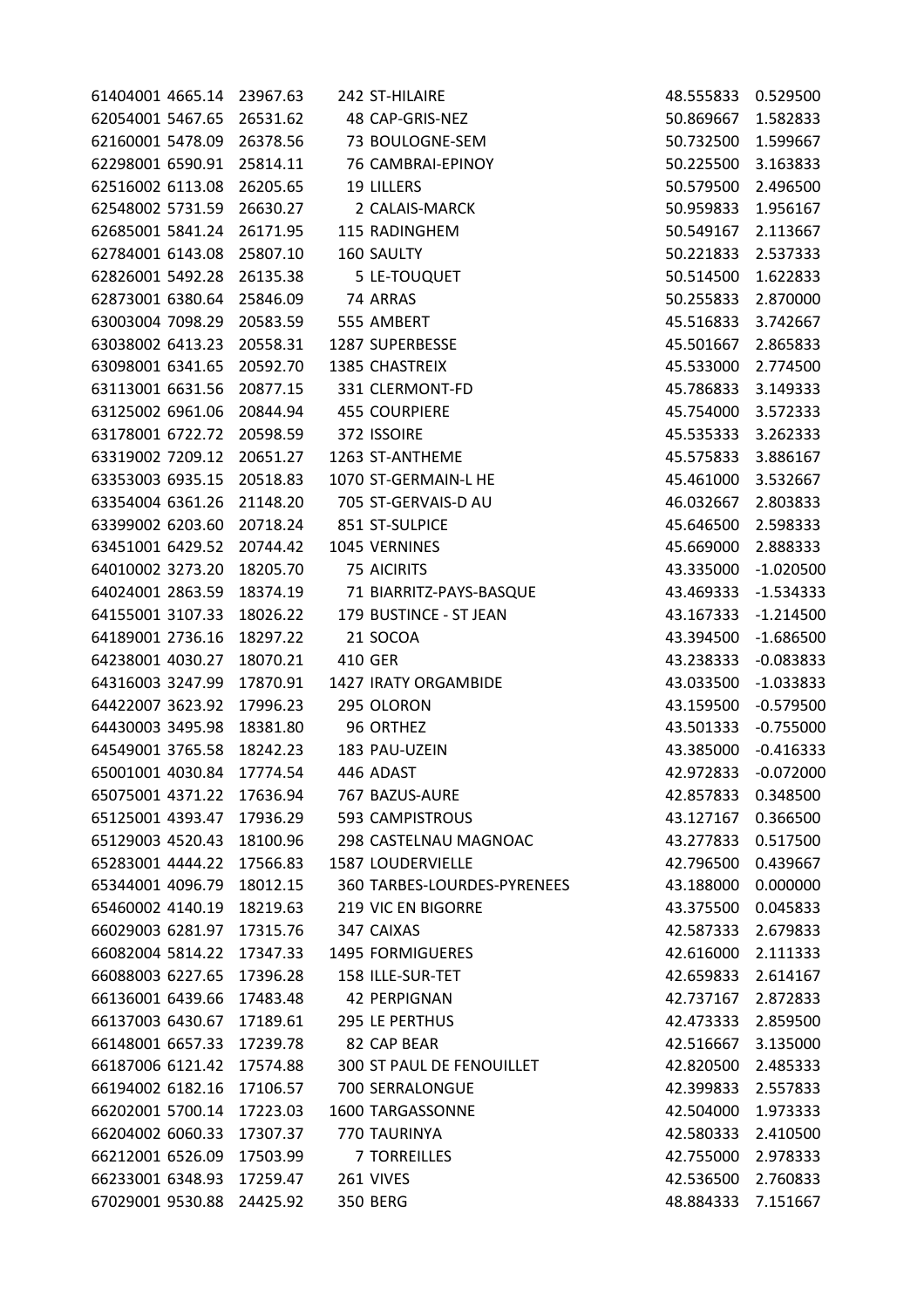| 67124001 9913.86 24077.32  |          | 150 STRASBOURG-ENTZHEIM     | 48.549500          | 7.640333    |
|----------------------------|----------|-----------------------------|--------------------|-------------|
| 67443001 10251.97 24563.75 |          | 144 SCHEIBENHARD            | 48.964167          | 8.145500    |
| 67462004 9814.58 23762.30  |          | 173 SELESTAT SA             | 48.272833 7.478333 |             |
| 67516001 9877.04           | 24291.14 | 252 WALTENHEIM-SUR-ZORN     | 48.743500          | 7.610000    |
| 68062001 9662.03           | 23038.52 | 332 CARSPACH                | 47.632000          | 7.212833    |
| 68205001 9786.90 23376.95  |          | 207 COLMAR-MEYENHEIM        | 47.928667          | 7.407667    |
| 68224006 9710.77           | 23173.02 | 245 MULHOUSE                | 47.750000          | 7.288833    |
| 68247003 9506.81           | 23353.21 | 1184 MARKSTEIN CRETE        | 47.923000          | 7.031667    |
| 68297001 9886.20           | 23033.18 | 263 BALE-MULHOUSE           | 47.614333          | 7.510000    |
| 69028001 7834.33           | 20819.68 | 317 BRINDAS                 | 45.713333          | 4.693167    |
| 69029001 8033.28           | 20834.87 | 202 LYON-BRON               | 45.721333          | 4.949167    |
| 69174002 7587.38           | 21059.61 | 831 LES SAUVAGES            | 45.935333 4.384167 |             |
| 69206001 7836.50           | 21203.20 | 190 ST-GEORGES-REN          | 46.058167 4.710833 |             |
| 69258001 7767.68           | 21377.77 | 740 VAUXRENARD              | 46.217000          | 4.628500    |
| 69299001 8133.20           | 20844.02 | 235 LYON-ST EXUPERY         | 45.726500          | 5.077833    |
| 70132001 8453.90           | 22836.79 | 244 CHARGEY-LES-GRAY        | 47.507000          | 5.595500    |
| 70283006 9333.28           | 23240.44 | 1213 BALLON DE SERVANCE     | 47.830833          | 6.791333    |
| 70447002 8808.61           | 22775.96 | 275 RIOZ                    | 47.438167          | 6.062000    |
| 70473001 9016.15           | 23174.51 | 271 LUXEUIL                 | 47.787000          | 6.363833    |
| 70545001 8733.93           | 23215.26 | 243 VENISEY                 | 47.836000          | 5.990167    |
| 70561002 9082.00           | 22907.01 | 290 VILLERSEXEL SA          | 47.543667          | 6.433000    |
| 71014004 7465.33           | 22209.15 | 303 AUTUN                   | 46.972000          | 4.263167    |
| 71081001 7898.27           | 22060.07 | 187 CHALON-CHAMPFO          | 46.827000          | 4.825667    |
| 71105001 7892.88           | 21467.74 | 219 MACON                   | 46.294500          | 4.794333    |
| 71320001 7638.40           | 21830.76 | 601 MT-ST-VINCENT           | 46.627667 4.477000 |             |
| 71491001 7291.08           | 21578.46 | 242 ST YAN                  | 46.408333          | 4.016500    |
| 71558001 8238.17           | 21740.71 | 207 VARENNES-ST-SA          | 46.529333          | 5.255333    |
| 72172003 4698.70           | 23433.42 | 112 LE LUART                | 48.076333          | 0.591000    |
| 72175002 4312.51           | 23039.10 | 92 LUCHE-PRINGE             | 47.713000          | 0.088167    |
| 72181001 4399.08           | 23295.67 | 51 LE MANS                  | 47.945833          | 0.194167    |
| 72255001 4092.57           | 23520.13 | 206 ROUESSE-VASSE           | 48.139333          | $-0.225667$ |
| 73051001 8714.95           | 20793.65 | 1496 MONT DU CHAT           | 45.660500          | 5.821500    |
| 73054001 9451.12           | 20777.50 | <b>865 BOURG ST MAURICE</b> | 45.612667          | 6.763333    |
| 73132003 9265.06           | 20925.91 | 1614 COL-DES-SAISIES        | 45.755167          | 6.535333    |
| 73144001 9579.05           | 20402.55 | 2032 MONT CENIS             | 45.269333          | 6.899167    |
| 73171002 8900.97           | 20616.72 | 264 MONTMELIAN              | 45.493833          | 6.049167    |
| 73255003 9110.87           | 20459.68 | <b>460 STE MARIE CUINES</b> | 45.343500          | 6.307167    |
| 73297003 9110.88           | 20776.14 | <b>314 ALBERTVILLE</b>      | 45.627833          | 6.327667    |
| 73304005 9629.45           | 20600.93 | 1850 VAL D'ISERE JOS        | 45.444833          | 6.978167    |
| 73329001 8759.91           | 20774.34 | 235 CHAMBERY-AIX            | 45.641333          | 5.878000    |
| 74042003 9141.78           | 21268.17 | 453 BONNEVILLE              | 46.068500          | 6.399833    |
| 74056001 9519.71           | 21134.15 | 1042 CHAMONIX               | 45.929500          | 6.877500    |
| 74056005 9569.84           | 21219.83 | 1500 LE TOUR                | 46.003833          | 6.948500    |
| 74119003 9264.08           | 21623.94 | 725 EVIAN SA                | 46.382333          | 6.582500    |
| 74136005 9202.97           | 21165.44 | 1430 LE GRAND-BORNAND       | 45.973333          | 6.471833    |
| 74182001 8912.91           | 21100.60 | 455 MEYTHET                 | 45.928167          | 6.094000    |
| 74191003 9362.26           | 21391.11 | 1515 LE PLENAY              | 46.168333          | 6.693167    |
| 74285002 8715.38           | 21185.86 | 452 USINENS SA              | 46.013000          | 5.844500    |
| 75114001 6000.47           | 24248.02 | 75 PARIS-MONTSOURIS         | 48.821667          | 2.337833    |
| 75116008 5923.98           | 24284.97 | 27 LONGCHAMP                | 48.854833          | 2.233667    |
|                            |          |                             |                    |             |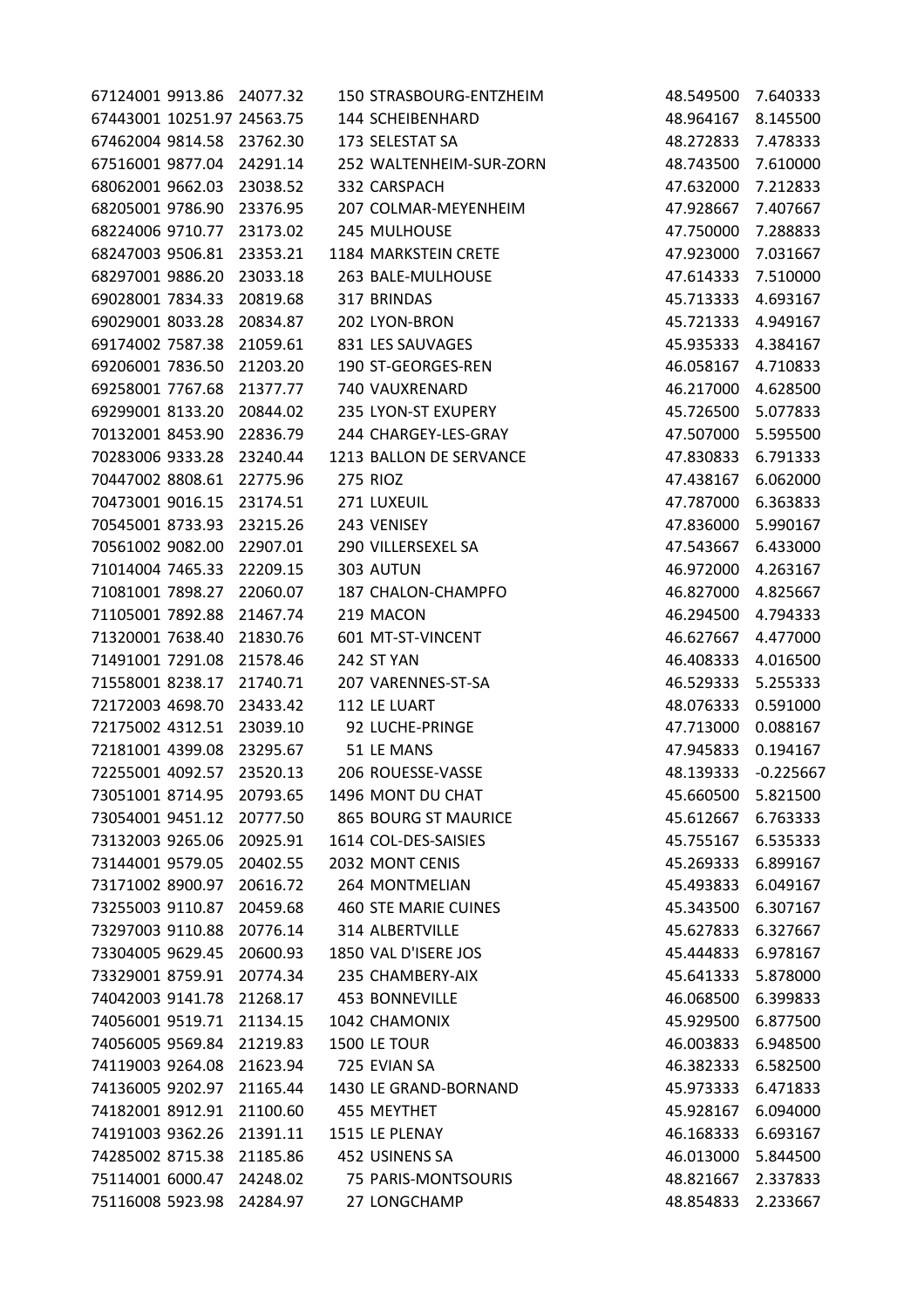| 76116001 5157.89 24886.17 |          | 156 ROUEN-BOOS             | 49.389500 | 1.178333    |
|---------------------------|----------|----------------------------|-----------|-------------|
| 76130001 5397.51 25265.79 |          | 232 BOUELLES               | 49.733167 | 1.502500    |
| 76217001 5102.47          | 25491.72 | 38 DIEPPE                  | 49.932500 | 1.088833    |
| 76228001 4899.63          | 25180.08 | 147 ECTOT LES BAONS        | 49.649500 | 0.815167    |
| 76473001 4864.01          | 25007.61 | 4 NOTRE-DAME DE BLIQUETUIT | 49.494000 | 0.770667    |
| 76481001 4372.97          | 25062.96 | 90 OCTEVILLE               | 49.533000 | 0.091667    |
| 76552001 4357.36          | 25036.67 | 100 CAP-DE-LA-HEVE         | 49.509000 | 0.071167    |
| 76746001 4724.86          | 25367.52 | <b>86 VINNEMERVILLE</b>    | 49.814500 | 0.567667    |
| 77054001 6508.69 23727.40 |          | 77 LA BROSSE-MX            | 48.351667 | 3.023333    |
| 77084001 6494.31          | 24409.25 | <b>70 CHANGIS</b>          | 48.964667 | 3.011833    |
| 77113002 6637.53          | 24146.02 | 158 CHEVRU                 | 48.726833 | 3.203333    |
| 77211001 6494.76          | 23998.33 | 128 NANGIS                 | 48.595333 | 3.007667    |
| 77306001 6252.53          | 24013.45 | 91 MELUN                   | 48.610333 | 2.679500    |
| 77333003 6280.54          | 23635.02 | 73 NEMOURS                 | 48.270000 | 2.715000    |
| 77468001 6230.38          | 24295.02 | 43 TORCY                   | 48.863500 | 2.651000    |
| 78005002 5845.31          | 24427.93 | 29 ACHERES                 | 48.983167 | 2.126000    |
| 78354001 5514.19          | 24408.07 | 123 MAGNANVILLE            | 48.963667 | 1.674167    |
| 78620001 5835.42          | 24169.26 | 154 TOUSSUS LE NOBLE       | 48.750667 | 2.113500    |
| 78621001 5759.26          | 24195.86 | <b>167 TRAPPES</b>         | 48.774333 | 2.009833    |
| 78640001 5902.05          | 24193.40 | 174 VILLACOUBLAY           | 48.772500 | 2.204000    |
| 79049004 3824.27          | 22083.77 | 191 BRESSUIRE              | 46.839833 | $-0.515833$ |
| 79174002 4080.86          | 21402.40 | 136 MELLE                  | 46.235000 | $-0.151333$ |
| 79191005 3892.16          | 21498.57 | 57 NIORT                   | 46.315833 | $-0.400167$ |
| 79309001 3772.93          | 21837.99 | 247 SCILLE                 | 46.617167 | $-0.571167$ |
| 79326004 4198.20          | 21944.04 | 132 THENEZAY STNA          | 46.725333 | $-0.020333$ |
| 80001001 5639.66          | 25712.44 | 69 ABBEVILLE               | 50.136000 | 1.834000    |
| 80086002 5887.80          | 25715.11 | 146 BERNAVILLE             | 50.139333 | 2.180500    |
| 80182003 5416.23          | 25771.32 | 4 CAYEUX-SUR-MER           | 50.187167 | 1.521167    |
| 80379002 6032.61          | 25417.22 | 60 AMIENS-GLISY            | 49.872000 | 2.382500    |
| 80523001 6263.41          | 25529.02 | 107 MEAULTE                | 49.971833 | 2.703833    |
| 80682001 6260.52          | 25298.83 | 95 ROUVROY-EN-SANTERRE     | 49.765167 | 2.698333    |
| 81115002 6259.82          | 18307.47 | 448 LABASTIDE-ROUAIROUX    | 43.478333 | 2.657833    |
| 81140002 5619.75          | 18547.66 | 131 LAVAUR                 | 43.693667 | 1.866167    |
| 81182004 6014.77          | 18581.38 | 566 MONTREDON-LABESSONNIE  | 43.725000 | 2.355500    |
| 81192005 6394.61          | 18480.63 | 1022 MURAT SUR VEBRE       | 43.633333 | 2.825500    |
| 81217002 5472.68          | 18868.36 | 260 PUYCELSI               | 43.981000 | 1.680667    |
| 81284001 5822.40          | 18792.62 | 172 ALBI                   | 43.914667 | 2.116333    |
| 81292001 5953.90          | 19006.50 | 537 TANUS                  | 44.107167 | 2.279667    |
| 82033005 5031.95          | 18991.49 | 72 CASTELSARRASIN          | 44.087000 | 1.129667    |
| 82038006 5493.70          | 19134.19 | 274 CAYLUS                 | 44.220167 | 1.704167    |
| 82094004 5023.78          | 19196.27 | 231 LAUZERTE               | 44.271000 | 1.115500    |
| 82121002 5229.16          | 18923.14 | 106 MONTAUBAN              | 44.028000 | 1.376667    |
| 82178002 5063.97          | 18698.62 | 156 SAVENES                | 43.824167 | 1.175000    |
| 83019002 9290.19          | 18076.45 | 88 BORMES LES MIMOSAS      | 43.195167 | 6.379333    |
| 83031001 9284.97          | 18285.68 | 80 LE LUC                  | 43.383167 | 6.386167    |
| 83035001 8803.70          | 18116.76 | 417 LE CASTELLET           | 43.252167 | 5.784667    |
| 83044003 9337.88          | 18595.58 | 892 COMPS-SUR-ARTUBY       | 43.658833 | 6.471333    |
| 83049005 9085.67          | 18124.75 | 72 CUERS                   | 43.247667 | 6.131333    |
| 83051001 9168.69          | 18433.72 | 279 ENTRECASTEAUX          | 43.521333 | 6.252167    |
| 83061001 9567.62          | 18345.83 | 7 FREJUS                   | 43.423500 | 6.738000    |
|                           |          |                            |           |             |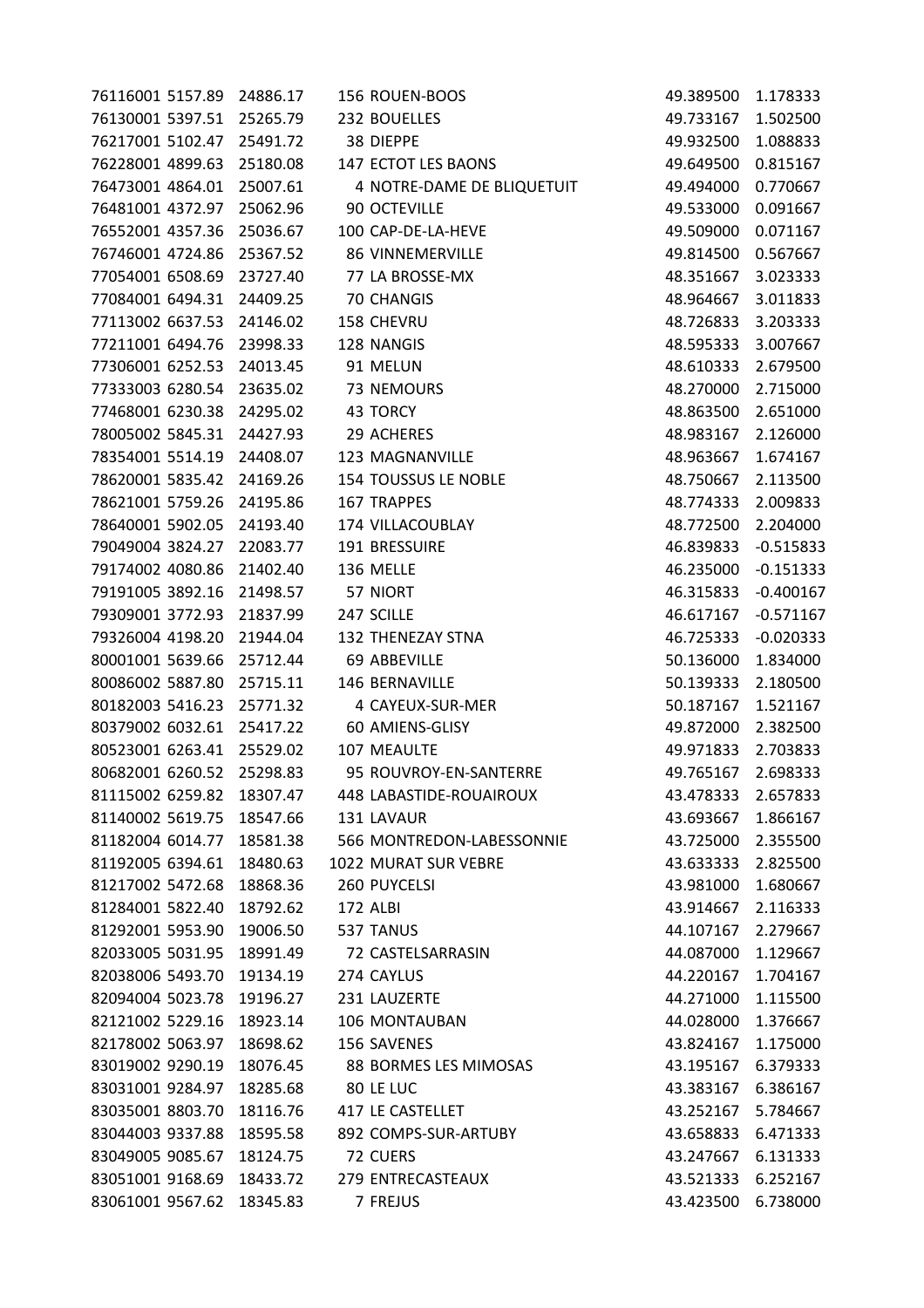| 83061007 9625.36          | 18437.33 | 560 FREJUS MONT VINAIGRE          | 43.502667 | 6.815500    |
|---------------------------|----------|-----------------------------------|-----------|-------------|
| 83069001 9106.12          | 17954.88 | 2 HYERES                          | 43.094333 | 6.146333    |
| 83069002 9176.90          | 17853.41 | <b>137 PORQUEROLLES</b>           | 43.000167 | 6.226833    |
| 83069003 9372.89          | 17899.46 | 118 ILE DU LEVANT                 | 43.032500 | 6.469333    |
| 83102005 9041.98          | 18591.08 | 561 REGUSSE                       | 43.668167 | 6.105167    |
| 83116022 8843.84          | 18369.54 | 294 ST MAXIMIN LA STE BAUME       | 43.477500 | 5.847833    |
| 83124002 9464.31          | 18514.71 | 278 SEILLANS                      | 43.580167 | 6.622167    |
| 83137001 8904.85          | 17969.39 | 3 TOULON                          | 43.115833 | 5.900667    |
| 83148002 9397.30          | 18295.47 | 282 VIDAUBAN                      | 43.386667 | 6.525000    |
| 83150002 8778.58          | 18652.31 | 271 VINON SUR VERDON              | 43.734000 | 5.782667    |
| 84003003 8448.70          | 18814.59 | <b>222 APT</b>                    | 43.892000 | 5.381833    |
| 84007005 8062.64          | 18822.33 | 34 AVIGNON                        | 43.911333 | 4.902500    |
| 84009002 8640.98          | 18705.80 | 381 LA BASTIDE DES JOURDANS       | 43.787333 | 5.615000    |
| 84025001 8274.58          | 18798.81 | 142 CABRIERES D'AVIGNON           | 43.883667 | 5.164833    |
| 84026003 8432.91          | 18621.20 | 152 CADENET                       | 43.718833 | 5.353000    |
| 84031001 8181.25          | 19018.11 | 98 CARPENTRAS                     | 44.083667 | 5.058333    |
| 84085004 8321.14          | 18861.16 | 488 MURS                          | 43.938167 | 5.225500    |
| 84086001 8262.33          | 18717.48 | 672 OPPEDE CRETE DU PETIT LUBERON | 43.811000 | 5.146000    |
| 84087001 8020.95          | 19080.45 | 57 ORANGE                         | 44.144500 | 4.861000    |
| 84094001 8231.61          | 19248.93 | 392 PUYMERAS                      | 44.289500 | 5.131333    |
| 84107002 8531.29          | 18983.34 | 836 ST CHRISTOL                   | 44.040667 | 5.492833    |
| 84150001 8049.59          | 19295.20 | 141 VISAN                         | 44.336667 | 4.905500    |
| 85060002 2881.39          | 21721.80 | 27 CHATEAU-D'OLONNE               | 46.477167 | $-1.725833$ |
| 85092004 3605.78          | 21656.42 | <b>20 FONTENAY</b>                | 46.448167 | $-0.779833$ |
| 85113001 2432.32          | 21987.77 | 32 L ILE D YEU                    | 46.693667 | $-2.330167$ |
| 85163001 2508.25          | 22329.58 | <b>3 NOIRMOUTIER EN</b>           | 47.004667 | $-2.257167$ |
| 85172001 2692.70          | 22120.73 | 2 LE PERRIER                      | 46.826500 | $-1.999833$ |
| 85182004 3580.86          | 22010.97 | 153 POUZAUGES SA                  | 46.766000 | $-0.830833$ |
| 85191003 3157.23          | 21962.23 | 90 LA ROCHE SUR YON               | 46.705500 | $-1.381833$ |
| 86009001 4731.52          | 21885.93 | 138 ARCHIGNY                      | 46.685333 | 0.678833    |
| 86027001 4450.15          | 21790.79 | <b>125 POITIERS-BIARD</b>         | 46.593833 | 0.314333    |
| 86078002 4425.66          | 21309.44 | 143 CIVRAY                        | 46.160333 | 0.298667    |
| 86137003 4298.16          | 22285.28 | 96 LOUDUN                         | 47.034833 | 0.097667    |
| 86165005 4849.89 21579.50 |          | <b>153 MONTMORILLON</b>           | 46.411833 | 0.841167    |
| 87064005 5504.91          | 20816.98 | 557 EYMOUTIERS                    | 45.733833 | 1.701167    |
| 87085006 5097.46          | 20963.18 | 402 LIMOGES-BELLEGARDE            | 45.861167 | 1.175000    |
| 87089003 5112.45          | 21350.35 | 246 MAGNAC-LAVAL                  | 46.209667 | 1.187000    |
| 87154003 4897.92          | 21010.55 | 271 ST JUNIEN                     | 45.900833 | 0.917000    |
| 87187003 5145.54          | 20576.20 | 404 ST YRIEIX LA PE               | 45.513667 | 1.243833    |
| 88033002 9449.25          | 23820.85 | 590 BAN-DE-SAPT                   | 48.345833 | 6.991833    |
| 88081004 9386.66          | 23311.81 | 615 BUSSANG                       | 47.892167 | 6.868000    |
| 88136001 9057.22          | 23648.58 | 317 EPINAL                        | 48.210833 | 6.451667    |
| 88271001 8695.59          | 23575.09 | 433 LIGNEVILLE                    | 48.160833 | 5.961167    |
| 88393003 8504.36          | 23787.37 | 372 ROLLAINVILLE                  | 48.359167 | 5.716667    |
| 88402002 9162.99          | 23845.98 | 278 ROVILLE                       | 48.383000 | 6.608167    |
| 88486003 9289.43          | 23473.53 | 805 VAGNEY                        | 48.042333 | 6.750333    |
| 88487003 9080.30          | 23365.08 | 544 LE VAL-D'AJOL                 | 47.955167 | 6.462667    |
| 89295001 6907.92          | 23146.12 | 152 AUXERRE-PERRIGNY              | 47.824667 | 3.549667    |
| 89333001 7297.20          | 22779.38 | 300 ST ANDRE                      | 47.488333 | 4.058667    |
| 89365001 6486.88          | 22955.81 | 198 SAINT PRIVE                   | 47.658000 | 2.985333    |
|                           |          |                                   |           |             |